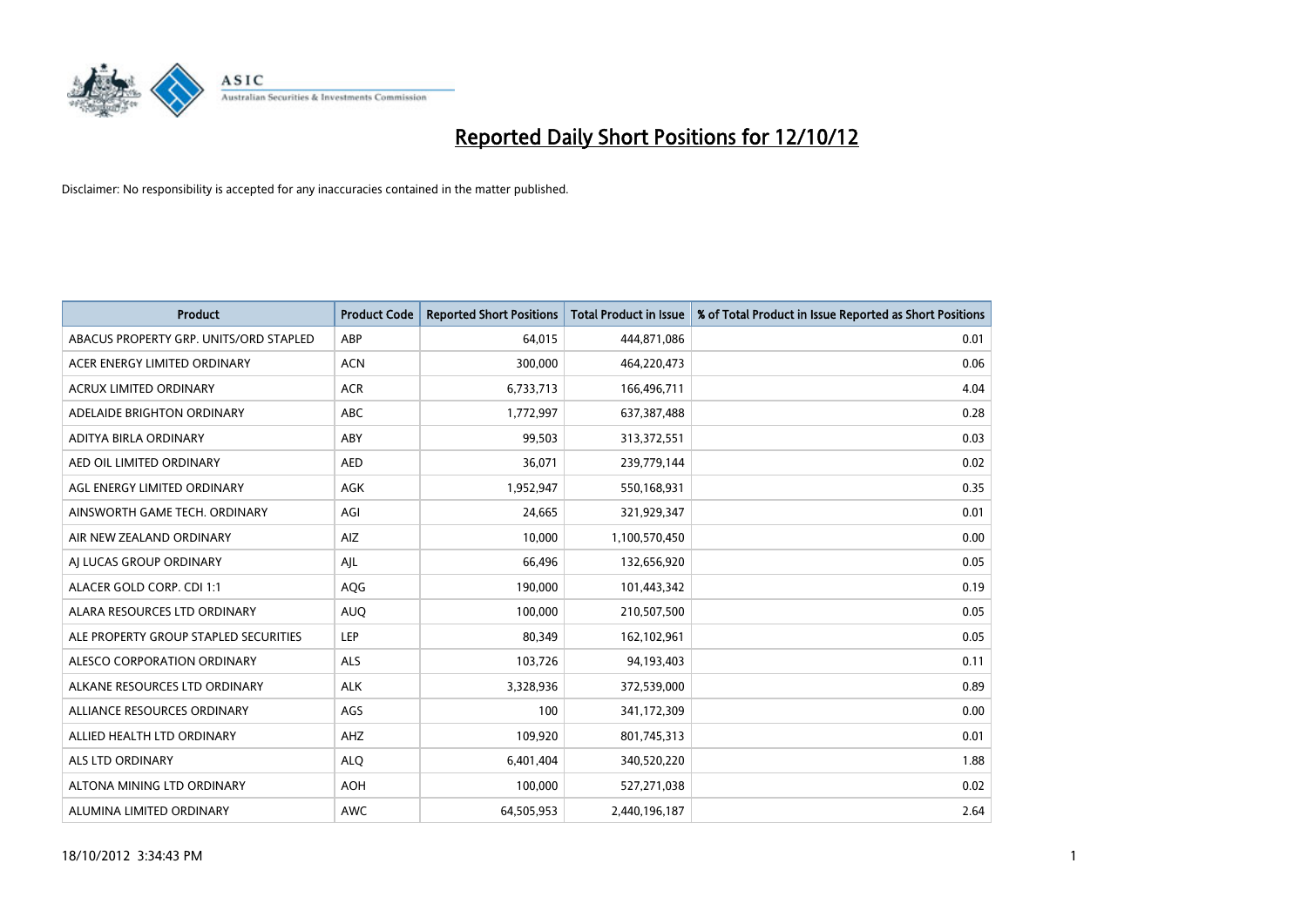

| <b>Product</b>                          | <b>Product Code</b> | <b>Reported Short Positions</b> | <b>Total Product in Issue</b> | % of Total Product in Issue Reported as Short Positions |
|-----------------------------------------|---------------------|---------------------------------|-------------------------------|---------------------------------------------------------|
| AMCOR LIMITED ORDINARY                  | <b>AMC</b>          | 4,196,091                       | 1,206,684,923                 | 0.35                                                    |
| AMP LIMITED ORDINARY                    | AMP                 | 4,970,834                       | 2,894,931,180                 | 0.17                                                    |
| AMPELLA MINING ORDINARY                 | AMX                 | 5,225,630                       | 247,500,493                   | 2.11                                                    |
| ANSELL LIMITED ORDINARY                 | <b>ANN</b>          | 2,870,336                       | 130,745,985                   | 2.20                                                    |
| ANTARES ENERGY LTD ORDINARY             | <b>AZZ</b>          | 547.064                         | 257,000,000                   | 0.21                                                    |
| ANZ BANKING GRP LTD ORDINARY            | ANZ                 | 6,025,219                       | 2,717,324,826                 | 0.22                                                    |
| APA GROUP STAPLED SECURITIES            | <b>APA</b>          | 19,950,127                      | 651,633,068                   | 3.06                                                    |
| APN NEWS & MEDIA ORDINARY               | <b>APN</b>          | 10,545,268                      | 661,526,586                   | 1.59                                                    |
| AQUARIUS PLATINUM. ORDINARY             | <b>AOP</b>          | 11,142,111                      | 486,851,336                   | 2.29                                                    |
| AOUILA RESOURCES ORDINARY               | <b>AQA</b>          | 5,991,846                       | 411,804,442                   | 1.46                                                    |
| ARAFURA RESOURCE LTD ORDINARY           | <b>ARU</b>          | 24,616                          | 396,004,144                   | 0.01                                                    |
| ARB CORPORATION ORDINARY                | <b>ARP</b>          | 69,759                          | 72,481,302                    | 0.10                                                    |
| ARDENT LEISURE GROUP STAPLED SECURITIES | AAD                 | 135,311                         | 380, 315, 114                 | 0.04                                                    |
| ARISTOCRAT LEISURE ORDINARY             | <b>ALL</b>          | 15,383,933                      | 551,418,047                   | 2.79                                                    |
| ARMOUR ENERGY LTD ORDINARY              | AJQ                 | 5,000                           | 221,050,000                   | 0.00                                                    |
| ARRIUM LTD ORDINARY                     | ARI                 | 7,699,521                       | 1,345,665,626                 | 0.57                                                    |
| ASCIANO LIMITED ORDINARY                | <b>AIO</b>          | 1,313,170                       | 975,385,664                   | 0.13                                                    |
| ASG GROUP LIMITED ORDINARY              | <b>ASZ</b>          | 1,005,059                       | 177,187,512                   | 0.57                                                    |
| ASPEN GROUP ORD/UNITS STAPLED           | <b>APZ</b>          | 21,766,172                      | 919,773,033                   | 2.37                                                    |
| ASPIRE MINING LTD ORDINARY              | <b>AKM</b>          | 124,639                         | 620.594.556                   | 0.02                                                    |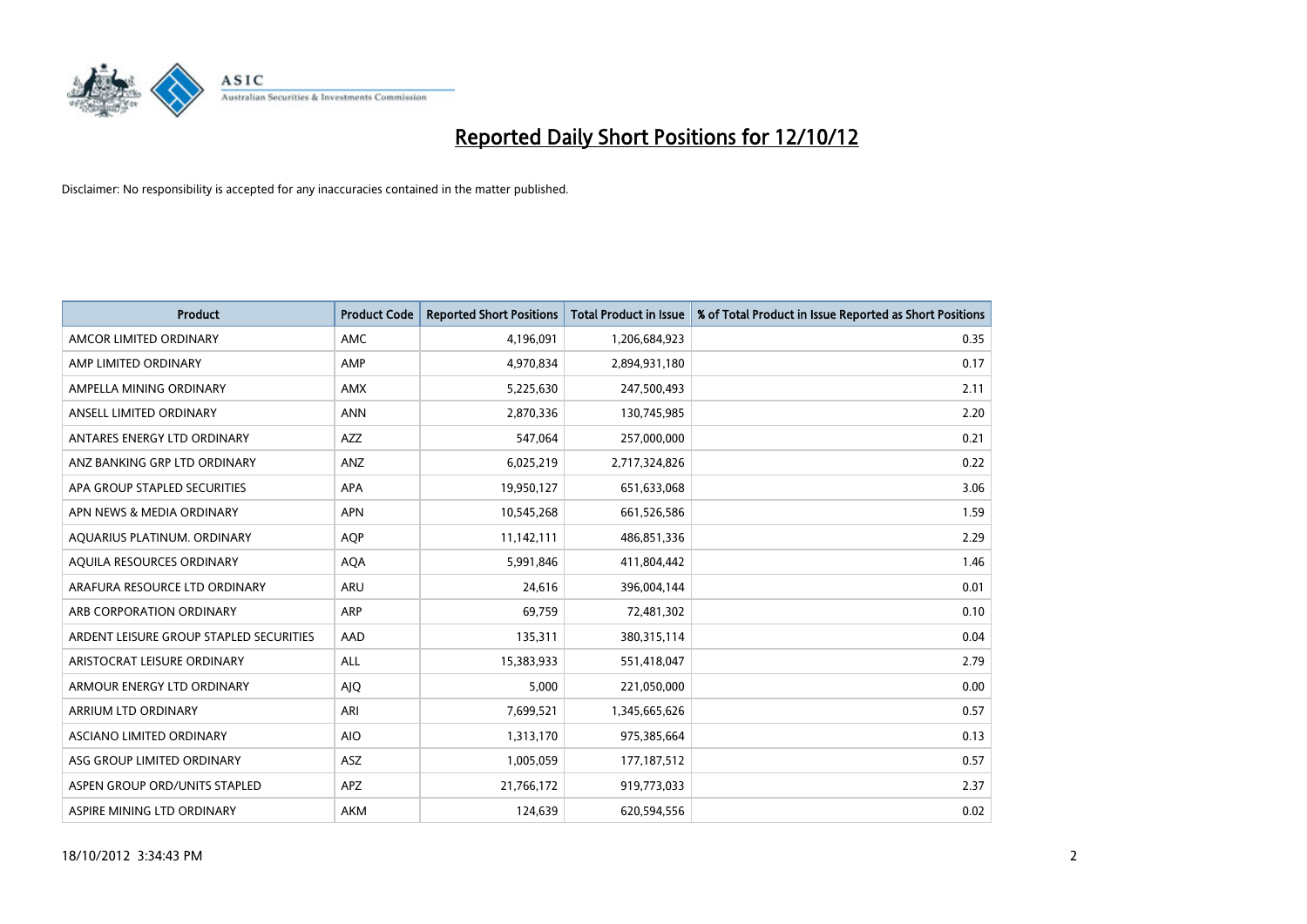

| <b>Product</b>                          | <b>Product Code</b> | <b>Reported Short Positions</b> | Total Product in Issue | % of Total Product in Issue Reported as Short Positions |
|-----------------------------------------|---------------------|---------------------------------|------------------------|---------------------------------------------------------|
| ASTRO JAP PROP GROUP STAPLED SECURITIES | AIA                 | 4.475                           | 58,445,002             | 0.01                                                    |
| ASX LIMITED ORDINARY                    | ASX                 | 3,213,341                       | 175,136,729            | 1.83                                                    |
| ATLAS IRON LIMITED ORDINARY             | <b>AGO</b>          | 10,391,359                      | 904,805,993            | 1.15                                                    |
| AURORA OIL & GAS ORDINARY               | <b>AUT</b>          | 7,135,090                       | 447,885,778            | 1.59                                                    |
| AUSDRILL LIMITED ORDINARY               | <b>ASL</b>          | 2,612,144                       | 304,763,954            | 0.86                                                    |
| AUSENCO LIMITED ORDINARY                | AAX                 | 766,795                         | 123,872,665            | 0.62                                                    |
| AUSGOLD LIMITED ORDINARY                | <b>AUC</b>          | 50,000                          | 153,902,750            | 0.03                                                    |
| <b>AUSTAL LIMITED ORDINARY</b>          | ASB                 | 127,293                         | 190,674,573            | 0.07                                                    |
| AUSTIN ENGINEERING ORDINARY             | ANG                 | 275,274                         | 72,314,403             | 0.38                                                    |
| AUSTRALAND PROPERTY STAPLED SECURITY    | <b>ALZ</b>          | 408,113                         | 576,846,597            | 0.07                                                    |
| AUSTRALIAN AGRICULT, ORDINARY           | AAC                 | 95,184                          | 312,905,085            | 0.03                                                    |
| AUSTRALIAN INFRASTR, UNITS/ORDINARY     | <b>AIX</b>          | 3,078,290                       | 620,733,944            | 0.50                                                    |
| AUSTRALIAN PHARM. ORDINARY              | API                 | 126.000                         | 488,115,883            | 0.03                                                    |
| AUTOMOTIVE HOLDINGS ORDINARY            | AHE                 | 56,142                          | 260,579,682            | 0.02                                                    |
| AVIENNINGS LIMITED ORDINARY             | AVI                 | 175,001                         | 274,588,694            | 0.06                                                    |
| AWE LIMITED ORDINARY                    | AWE                 | 1,675,246                       | 521,871,941            | 0.32                                                    |
| AZIMUTH RES LTD ORDINARY                | <b>AZH</b>          | 901,862                         | 419,564,886            | 0.21                                                    |
| <b>BANDANNA ENERGY ORDINARY</b>         | <b>BND</b>          | 4,468,342                       | 528,481,199            | 0.85                                                    |
| BANK OF QUEENSLAND. ORDINARY            | <b>BOQ</b>          | 6,952,781                       | 308,797,224            | 2.25                                                    |
| <b>BANNERMAN RESOURCES ORDINARY</b>     | <b>BMN</b>          | 10,000                          | 302,069,772            | 0.00                                                    |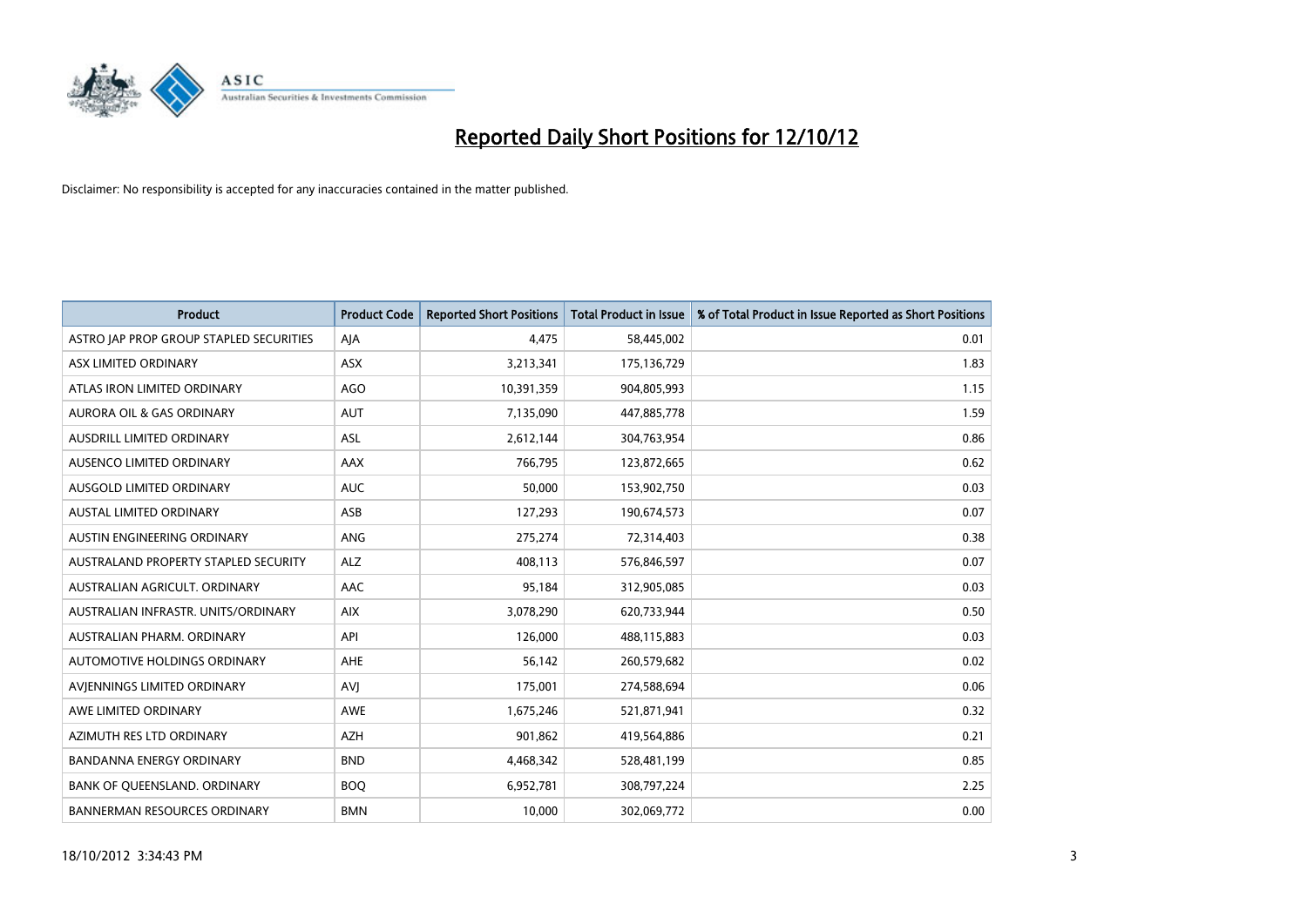

| <b>Product</b>                       | <b>Product Code</b> | <b>Reported Short Positions</b> | <b>Total Product in Issue</b> | % of Total Product in Issue Reported as Short Positions |
|--------------------------------------|---------------------|---------------------------------|-------------------------------|---------------------------------------------------------|
| <b>BASE RES LIMITED ORDINARY</b>     | <b>BSE</b>          | 590,681                         | 551,371,892                   | 0.11                                                    |
| BATHURST RESOURCES ORDINARY          | <b>BTU</b>          | 36,054,105                      | 696,747,997                   | 5.17                                                    |
| BC IRON LIMITED ORDINARY             | <b>BCI</b>          | 160,040                         | 103,861,000                   | 0.15                                                    |
| <b>BEACH ENERGY LIMITED ORDINARY</b> | <b>BPT</b>          | 16,329,226                      | 1,262,940,447                 | 1.29                                                    |
| BEADELL RESOURCE LTD ORDINARY        | <b>BDR</b>          | 1,458,626                       | 724,704,752                   | 0.20                                                    |
| BENDIGO AND ADELAIDE ORDINARY        | <b>BEN</b>          | 6,331,749                       | 402,272,536                   | 1.57                                                    |
| BERKELEY RESOURCES ORDINARY          | <b>BKY</b>          | 156,585                         | 179,393,273                   | 0.09                                                    |
| <b>BHP BILLITON LIMITED ORDINARY</b> | <b>BHP</b>          | 6,282,504                       | 3,211,691,105                 | 0.20                                                    |
| <b>BILLABONG ORDINARY</b>            | <b>BBG</b>          | 6,170,713                       | 478,944,292                   | 1.29                                                    |
| <b>BIOTA HOLDINGS ORDINARY</b>       | <b>BTA</b>          | 2,032,213                       | 182,763,651                   | 1.11                                                    |
| <b>BLACKTHORN RESOURCES ORDINARY</b> | <b>BTR</b>          | 50,206                          | 164,285,950                   | 0.03                                                    |
| BLUESCOPE STEEL LTD ORDINARY         | <b>BSL</b>          | 16,812,212                      | 3,349,185,247                 | 0.50                                                    |
| <b>BOART LONGYEAR ORDINARY</b>       | <b>BLY</b>          | 5,336,297                       | 461,163,412                   | 1.16                                                    |
| <b>BORAL LIMITED, ORDINARY</b>       | <b>BLD</b>          | 28,461,427                      | 766,235,816                   | 3.71                                                    |
| <b>BRADKEN LIMITED ORDINARY</b>      | <b>BKN</b>          | 5,468,955                       | 169,240,662                   | 3.23                                                    |
| <b>BRAMBLES LIMITED ORDINARY</b>     | <b>BXB</b>          | 5,712,073                       | 1,555,208,275                 | 0.37                                                    |
| <b>BREVILLE GROUP LTD ORDINARY</b>   | <b>BRG</b>          | 7,569                           | 130,095,322                   | 0.01                                                    |
| BRICKWORKS LIMITED ORDINARY          | <b>BKW</b>          | 75,402                          | 147,818,132                   | 0.05                                                    |
| BT INVESTMENT MNGMNT ORDINARY        | <b>BTT</b>          | 129,756                         | 267,906,977                   | 0.05                                                    |
| BUCCANEER ENERGY LTD ORDINARY        | <b>BCC</b>          | 2,740,000                       | 1,321,445,371                 | 0.21                                                    |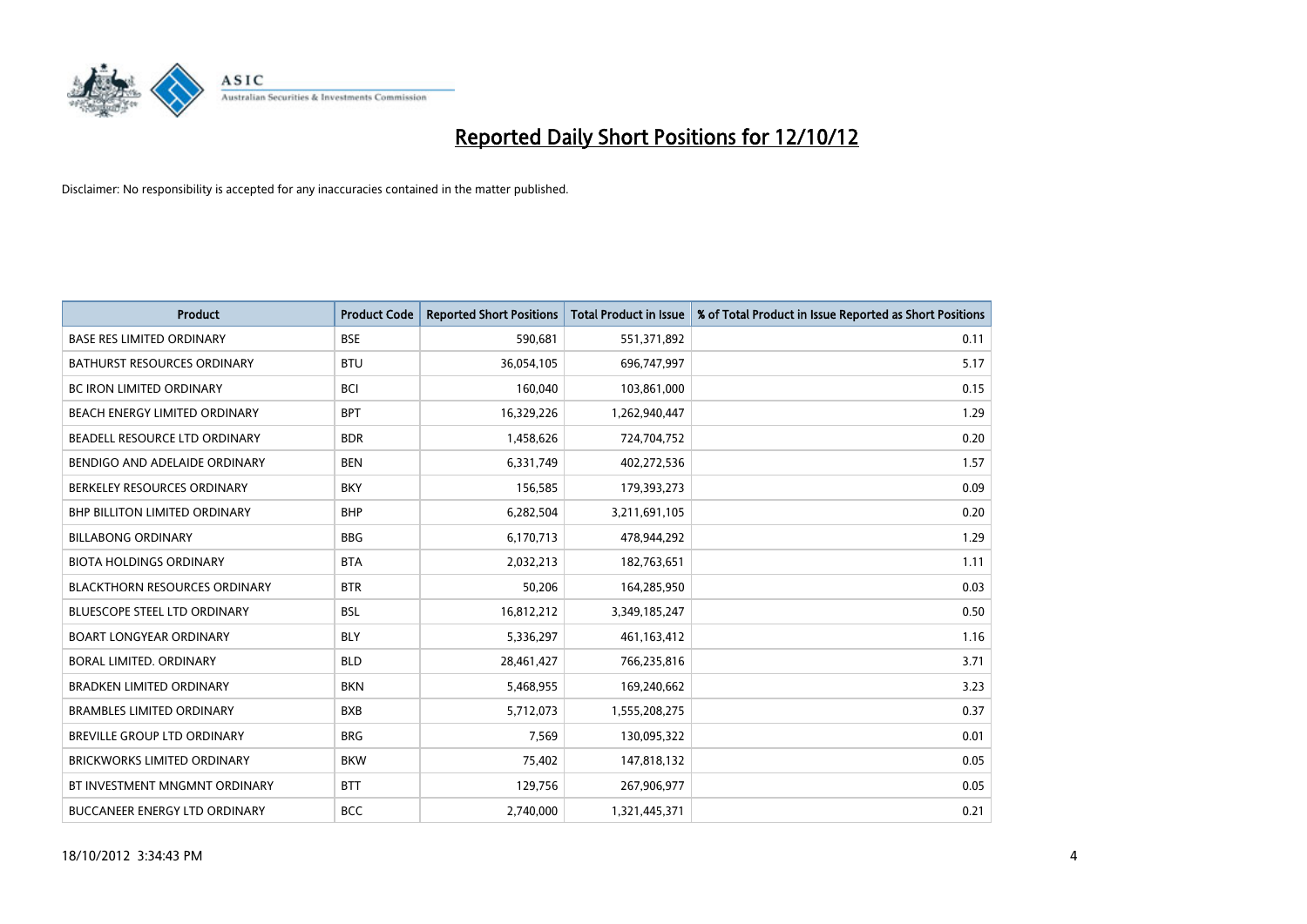

| <b>Product</b>                          | <b>Product Code</b> | <b>Reported Short Positions</b> | Total Product in Issue | % of Total Product in Issue Reported as Short Positions |
|-----------------------------------------|---------------------|---------------------------------|------------------------|---------------------------------------------------------|
| <b>BURU ENERGY ORDINARY</b>             | <b>BRU</b>          | 11,295,954                      | 265,577,599            | 4.25                                                    |
| <b>BWP TRUST ORDINARY UNITS</b>         | <b>BWP</b>          | 4,566,992                       | 533,645,790            | 0.86                                                    |
| CABCHARGE AUSTRALIA ORDINARY            | CAB                 | 1,291,308                       | 120,430,683            | 1.07                                                    |
| CALIBRE GROUP LTD ORDINARY              | <b>CGH</b>          | 252,799                         | 293,192,506            | 0.09                                                    |
| CALTEX AUSTRALIA ORDINARY               | <b>CTX</b>          | 1,752,612                       | 270,000,000            | 0.65                                                    |
| CAPE LAMBERT RES LTD ORDINARY           | <b>CFE</b>          | 411,117                         | 689,108,792            | 0.06                                                    |
| CARABELLA RES LTD ORDINARY              | <b>CLR</b>          | 46.155                          | 133,642,797            | 0.03                                                    |
| <b>CARBON ENERGY ORDINARY</b>           | <b>CNX</b>          | 4,533                           | 776,306,566            | 0.00                                                    |
| <b>CARDNO LIMITED ORDINARY</b>          | <b>CDD</b>          | 1,558,840                       | 138,578,044            | 1.12                                                    |
| CARNARVON PETROLEUM ORDINARY            | <b>CVN</b>          | 973,109                         | 694,644,634            | 0.14                                                    |
| CARSALES.COM LTD ORDINARY               | <b>CRZ</b>          | 9,807,156                       | 235,162,628            | 4.17                                                    |
| CENTAURUS METALS LTD ORDINARY           | <b>CTM</b>          | 194,075                         | 195,747,919            | 0.10                                                    |
| CENTRAL PETROLEUM ORDINARY              | <b>CTP</b>          | 1,184,464                       | 1,384,476,265          | 0.09                                                    |
| CENTRO RETAIL AUST ORD/UNIT STAPLED SEC | <b>CRF</b>          | 2,555,038                       | 1,427,391,696          | 0.18                                                    |
| <b>CERAMIC FUEL CELLS ORDINARY</b>      | <b>CFU</b>          | 273                             | 1,558,731,320          | 0.00                                                    |
| CFS RETAIL TRUST GRP STAPLED SECURITIES | <b>CFX</b>          | 14,479,301                      | 2,828,495,659          | 0.51                                                    |
| CHALLENGER DIV.PRO. STAPLED UNITS       | <b>CDI</b>          | 19,080                          | 214,101,013            | 0.01                                                    |
| CHALLENGER INFRAST. STAPLED UNITS       | <b>CIF</b>          | 862,092                         | 316,223,785            | 0.27                                                    |
| <b>CHALLENGER LIMITED ORDINARY</b>      | <b>CGF</b>          | 3,703,624                       | 544,652,710            | 0.68                                                    |
| CHARTER HALL GROUP STAPLED US PROHIBIT. | <b>CHC</b>          | 446.215                         | 298,684,347            | 0.15                                                    |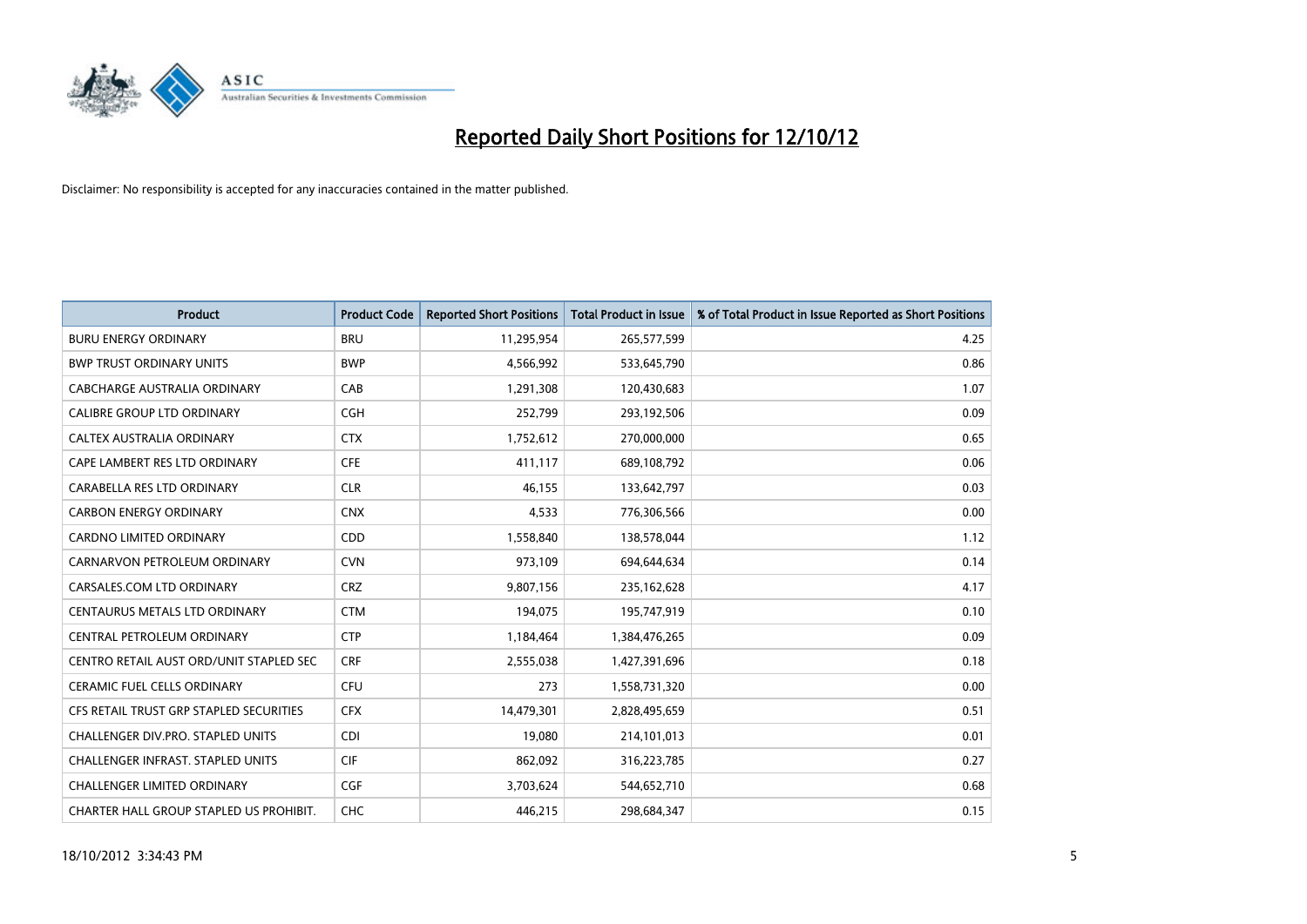

| <b>Product</b>                          | <b>Product Code</b> | <b>Reported Short Positions</b> | <b>Total Product in Issue</b> | % of Total Product in Issue Reported as Short Positions |
|-----------------------------------------|---------------------|---------------------------------|-------------------------------|---------------------------------------------------------|
| <b>CHARTER HALL RETAIL UNITS</b>        | <b>CQR</b>          | 1,735,902                       | 299,628,571                   | 0.58                                                    |
| <b>CHORUS LIMITED ORDINARY</b>          | <b>CNU</b>          | 931,063                         | 385,082,123                   | 0.24                                                    |
| CITIGOLD CORP LTD ORDINARY              | <b>CTO</b>          | 1,055,317                       | 1,238,622,051                 | 0.09                                                    |
| <b>CLOUGH LIMITED ORDINARY</b>          | <b>CLO</b>          | 84,053                          | 773,989,006                   | 0.01                                                    |
| <b>CNPR GRP UNITS/ORD STAPLED</b>       | <b>CNP</b>          | 2,537                           | 972,414,514                   | 0.00                                                    |
| COAL OF AFRICA LTD ORDINARY             | <b>CZA</b>          | 90,137                          | 800,951,034                   | 0.01                                                    |
| <b>COALSPUR MINES LTD ORDINARY</b>      | <b>CPL</b>          | 12,759,605                      | 620,729,899                   | 2.06                                                    |
| COBAR CONSOLIDATED ORDINARY             | CCU                 | 20,000                          | 230,908,871                   | 0.01                                                    |
| COCA-COLA AMATIL ORDINARY               | <b>CCL</b>          | 2,255,013                       | 762,133,414                   | 0.30                                                    |
| <b>COCHLEAR LIMITED ORDINARY</b>        | COH                 | 2,668,141                       | 56,972,605                    | 4.68                                                    |
| <b>COCKATOO COAL ORDINARY</b>           | <b>COK</b>          | 778,761                         | 1,016,746,908                 | 0.08                                                    |
| <b>COLLINS FOODS LTD ORDINARY</b>       | <b>CKF</b>          | 23,670                          | 93,000,003                    | 0.03                                                    |
| COMMONWEALTH BANK, ORDINARY             | <b>CBA</b>          | 13,950,087                      | 1,592,154,780                 | 0.88                                                    |
| <b>COMMONWEALTH PROP ORDINARY UNITS</b> | <b>CPA</b>          | 18,326,553                      | 2,347,003,413                 | 0.78                                                    |
| <b>COMPUTERSHARE LTD ORDINARY</b>       | <b>CPU</b>          | 5,920,187                       | 555,664,059                   | 1.07                                                    |
| CONSOLIDATED MEDIA. ORDINARY            | <b>CMI</b>          | 58,377                          | 561,834,996                   | 0.01                                                    |
| <b>COOPER ENERGY LTD ORDINARY</b>       | <b>COE</b>          | 502,333                         | 328,694,257                   | 0.15                                                    |
| <b>CREDIT CORP GROUP ORDINARY</b>       | <b>CCP</b>          | 51,108                          | 45,932,899                    | 0.11                                                    |
| <b>CROMWELL PROP STAPLED SECURITIES</b> | <b>CMW</b>          | 86,381                          | 1,222,114,479                 | 0.01                                                    |
| <b>CROWN LIMITED ORDINARY</b>           | <b>CWN</b>          | 7,636,528                       | 728,394,185                   | 1.05                                                    |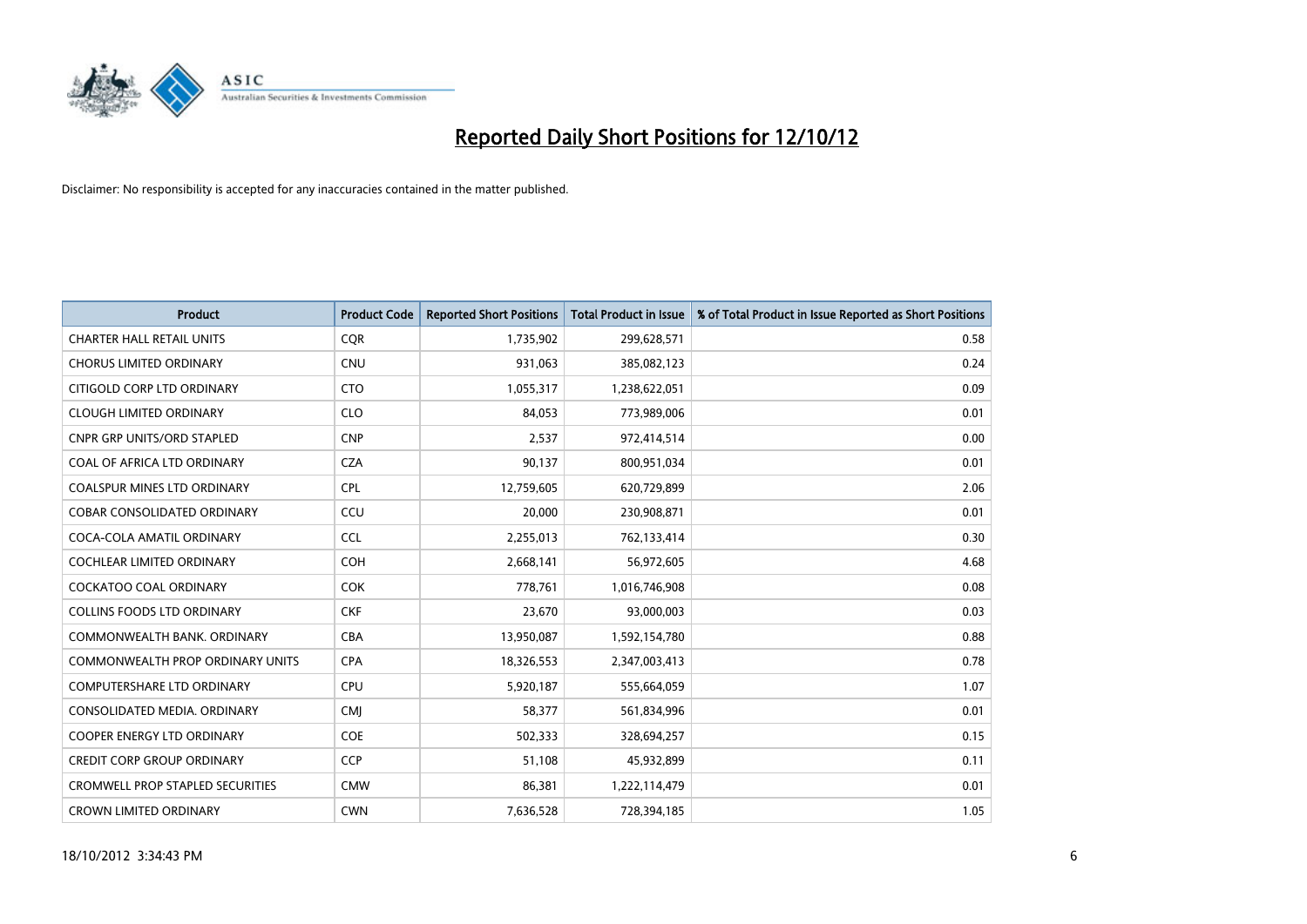

| <b>Product</b>                      | <b>Product Code</b> | <b>Reported Short Positions</b> | <b>Total Product in Issue</b> | % of Total Product in Issue Reported as Short Positions |
|-------------------------------------|---------------------|---------------------------------|-------------------------------|---------------------------------------------------------|
| <b>CSG LIMITED ORDINARY</b>         | CSV                 | 492,319                         | 282,567,499                   | 0.17                                                    |
| <b>CSL LIMITED ORDINARY</b>         | <b>CSL</b>          | 2,720,084                       | 502,463,783                   | 0.54                                                    |
| <b>CSR LIMITED ORDINARY</b>         | <b>CSR</b>          | 34,695,683                      | 506,000,315                   | 6.86                                                    |
| <b>CUDECO LIMITED ORDINARY</b>      | CDU                 | 3,429,282                       | 188,343,961                   | 1.82                                                    |
| <b>CUE ENERGY RESOURCE ORDINARY</b> | <b>CUE</b>          | 24,777                          | 698,119,720                   | 0.00                                                    |
| DART ENERGY LTD ORDINARY            | <b>DTE</b>          | 15,165,879                      | 812,740,406                   | 1.87                                                    |
| DAVID JONES LIMITED ORDINARY        | <b>DIS</b>          | 34,302,203                      | 528,655,600                   | 6.49                                                    |
| DECMIL GROUP LIMITED ORDINARY       | <b>DCG</b>          | 759,087                         | 167,567,757                   | 0.45                                                    |
| DEXUS PROPERTY GROUP STAPLED UNITS  | <b>DXS</b>          | 6,254,416                       | 4,839,024,176                 | 0.13                                                    |
| DISCOVERY METALS LTD ORDINARY       | <b>DML</b>          | 7,583,990                       | 484,771,941                   | 1.56                                                    |
| DOMINO PIZZA ENTERPR ORDINARY       | <b>DMP</b>          | 494,037                         | 70,092,674                    | 0.70                                                    |
| DOWNER EDI LIMITED ORDINARY         | <b>DOW</b>          | 3,558,499                       | 429,100,296                   | 0.83                                                    |
| DRILLSEARCH ENERGY ORDINARY         | <b>DLS</b>          | 2,071,197                       | 386,468,803                   | 0.54                                                    |
| DUET GROUP STAPLED US PROHIBIT.     | <b>DUE</b>          | 5,930,775                       | 1,116,638,606                 | 0.53                                                    |
| DULUXGROUP LIMITED ORDINARY         | <b>DLX</b>          | 5,514,098                       | 368,984,902                   | 1.49                                                    |
| ECHO ENTERTAINMENT ORDINARY         | <b>EGP</b>          | 11,834,177                      | 825,672,730                   | 1.43                                                    |
| ELDERS LIMITED ORDINARY             | <b>ELD</b>          | 16,142,894                      | 448,598,480                   | 3.60                                                    |
| ELEMENTAL MINERALS ORDINARY         | <b>ELM</b>          | 122,034                         | 243,614,280                   | 0.05                                                    |
| ELEMENTOS LIMITED ORDINARY          | <b>ELT</b>          | 16                              | 118,358,376                   | 0.00                                                    |
| <b>EMECO HOLDINGS ORDINARY</b>      | <b>EHL</b>          | 4,740,405                       | 631,237,586                   | 0.75                                                    |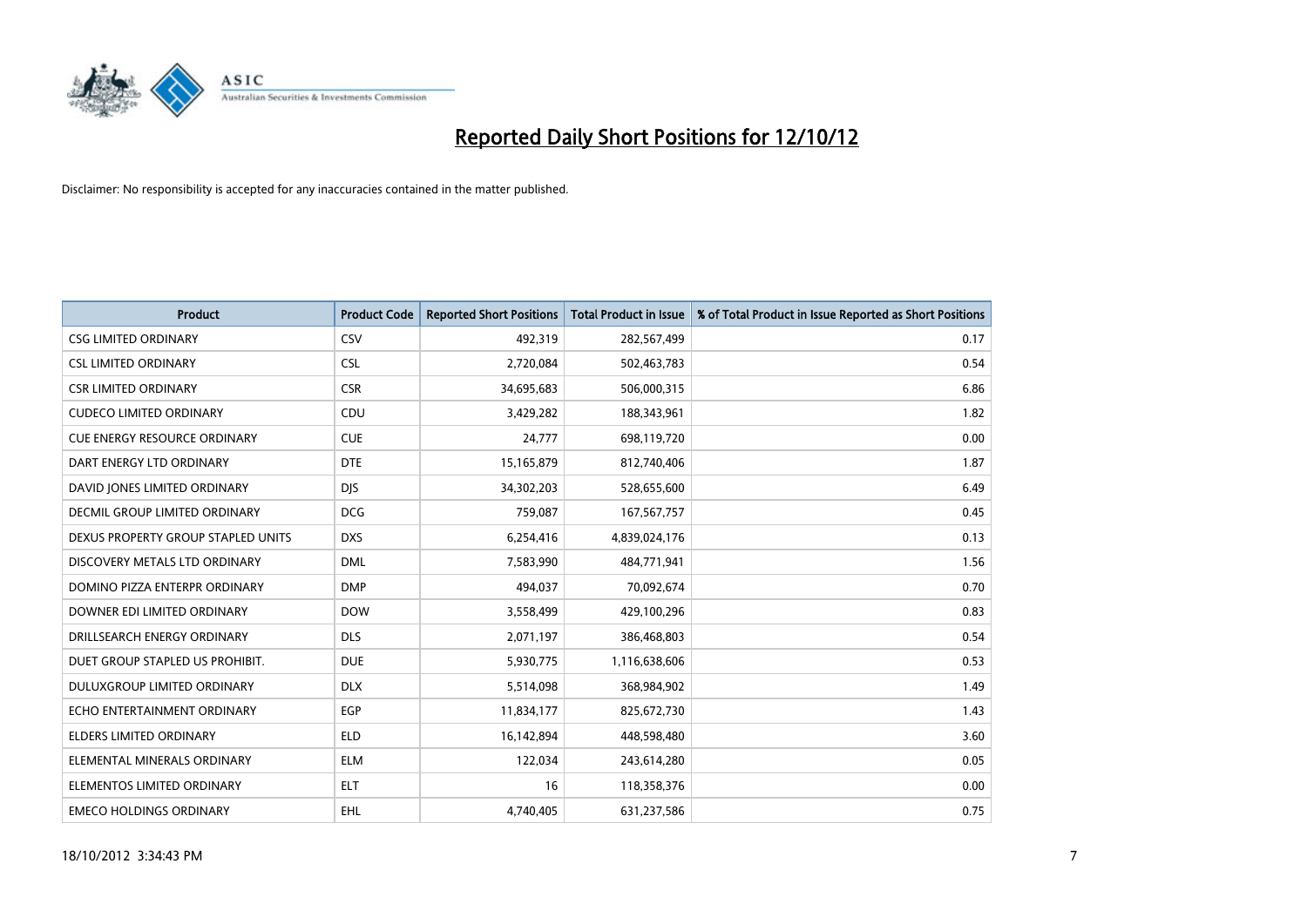

| <b>Product</b>                        | <b>Product Code</b> | <b>Reported Short Positions</b> | Total Product in Issue | % of Total Product in Issue Reported as Short Positions |
|---------------------------------------|---------------------|---------------------------------|------------------------|---------------------------------------------------------|
| <b>ENDEAVOUR MIN CORP CDI 1:1</b>     | <b>EVR</b>          | 209,882                         | 124,063,901            | 0.17                                                    |
| ENERGY RESOURCES ORDINARY 'A'         | <b>ERA</b>          | 6,237,041                       | 517,725,062            | 1.20                                                    |
| <b>ENERGY WORLD CORPOR, ORDINARY</b>  | <b>EWC</b>          | 20,144,022                      | 1,734,166,672          | 1.16                                                    |
| <b>ENVESTRA LIMITED ORDINARY</b>      | <b>ENV</b>          | 9,845,998                       | 1,572,392,111          | 0.63                                                    |
| EQUATORIAL RES LTD ORDINARY           | EQX                 | 50,000                          | 117,235,353            | 0.04                                                    |
| EVOLUTION MINING LTD ORDINARY         | <b>EVN</b>          | 412,622                         | 707,605,713            | 0.06                                                    |
| FAIRFAX MEDIA LTD ORDINARY            | <b>FXI</b>          | 284,131,005                     | 2,351,955,725          | 12.08                                                   |
| <b>FANTASTIC HOLDINGS ORDINARY</b>    | <b>FAN</b>          | $\overline{2}$                  | 102,739,538            | 0.00                                                    |
| <b>FAR LTD ORDINARY</b>               | <b>FAR</b>          | 21,000,000                      | 2,499,846,742          | 0.84                                                    |
| FKP PROPERTY GROUP STAPLED SECURITIES | <b>FKP</b>          | 38,378,893                      | 2,251,016,386          | 1.70                                                    |
| FLEETWOOD CORP ORDINARY               | <b>FWD</b>          | 1,324,875                       | 59,781,187             | 2.22                                                    |
| FLETCHER BUILDING ORDINARY            | <b>FBU</b>          | 7,265,543                       | 682,866,936            | 1.06                                                    |
| FLEXIGROUP LIMITED ORDINARY           | <b>FXL</b>          | 14,158                          | 286,986,003            | 0.00                                                    |
| <b>FLIGHT CENTRE ORDINARY</b>         | <b>FLT</b>          | 7,676,385                       | 100,149,257            | 7.66                                                    |
| FLINDERS MINES LTD ORDINARY           | <b>FMS</b>          | 972,411                         | 1,821,300,404          | 0.05                                                    |
| <b>FORGE GROUP LIMITED ORDINARY</b>   | FGE                 | 511,704                         | 86,169,014             | 0.59                                                    |
| FORTESCUE METALS GRP ORDINARY         | <b>FMG</b>          | 172,744,689                     | 3,113,798,659          | 5.55                                                    |
| <b>G.U.D. HOLDINGS ORDINARY</b>       | GUD                 | 949,620                         | 71,341,319             | 1.33                                                    |
| <b>G8 EDUCATION LIMITED ORDINARY</b>  | GEM                 |                                 | 236,093,926            | 0.00                                                    |
| <b>GALAXY RESOURCES ORDINARY</b>      | <b>GXY</b>          | 3,042,308                       | 506,359,341            | 0.60                                                    |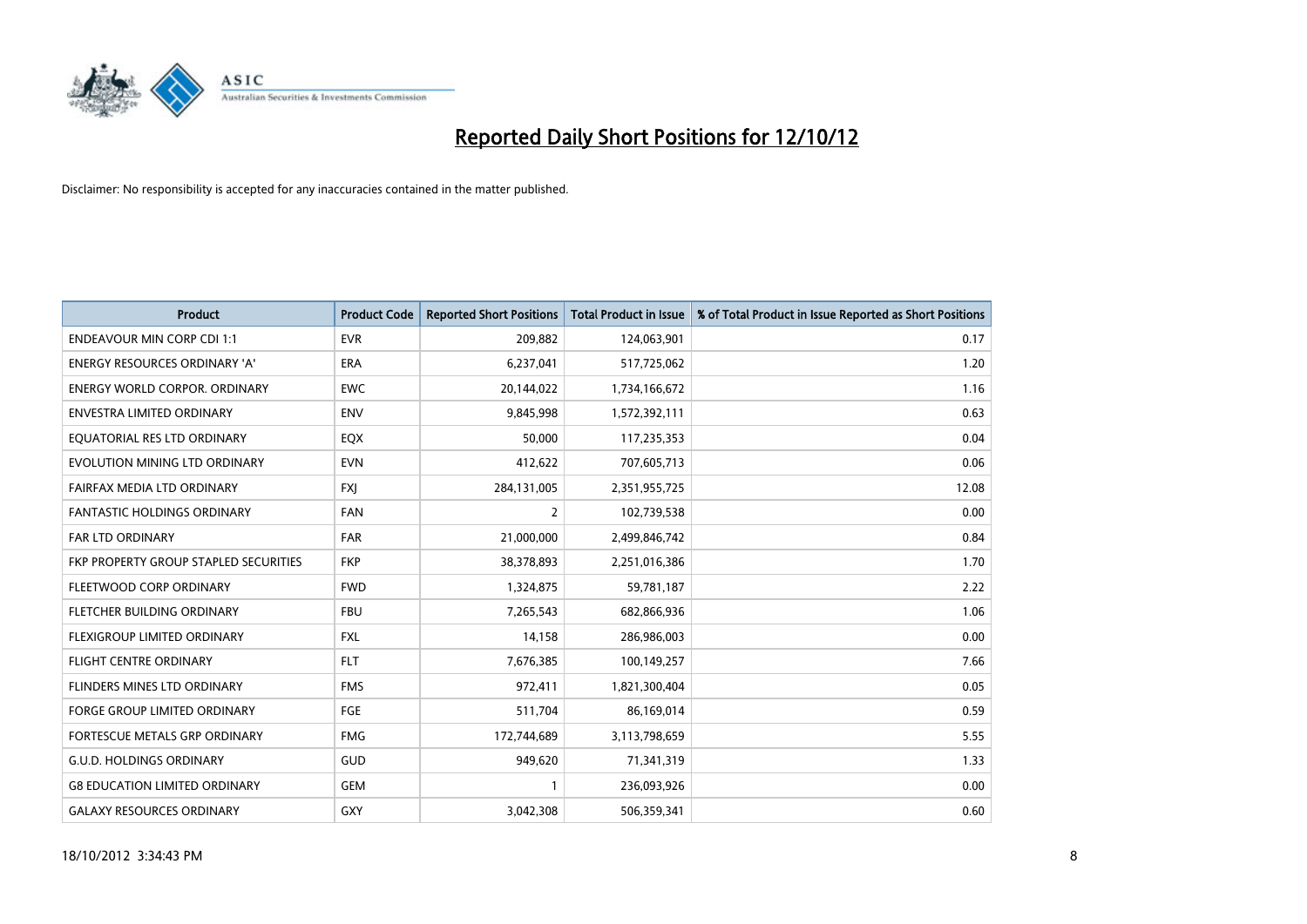

| <b>Product</b>                            | <b>Product Code</b> | <b>Reported Short Positions</b> | <b>Total Product in Issue</b> | % of Total Product in Issue Reported as Short Positions |
|-------------------------------------------|---------------------|---------------------------------|-------------------------------|---------------------------------------------------------|
| <b>GENETIC TECHNOLOGIES ORDINARY</b>      | GTG                 | 1,364,100                       | 464,771,819                   | 0.29                                                    |
| <b>GEODYNAMICS LIMITED ORDINARY</b>       | GDY                 | 850                             | 406,452,608                   | 0.00                                                    |
| <b>GINDALBIE METALS LTD ORDINARY</b>      | <b>GBG</b>          | 35,274,186                      | 1,247,487,454                 | 2.83                                                    |
| <b>GOODMAN FIELDER. ORDINARY</b>          | GFF                 | 14,698,304                      | 1,955,559,207                 | 0.75                                                    |
| <b>GOODMAN GROUP STAPLED US PROHIBIT.</b> | <b>GMG</b>          | 5,729,317                       | 1,607,517,309                 | 0.36                                                    |
| <b>GPT GROUP STAPLED SEC.</b>             | <b>GPT</b>          | 5,907,528                       | 1,766,785,075                 | 0.33                                                    |
| <b>GRAINCORP LIMITED A CLASS ORDINARY</b> | <b>GNC</b>          | 2,024,797                       | 228,241,481                   | 0.89                                                    |
| <b>GRANGE RESOURCES, ORDINARY</b>         | GRR                 | 1,552,749                       | 1,155,487,102                 | 0.13                                                    |
| <b>GREENLAND MIN EN LTD ORDINARY</b>      | GGG                 | 3,734,070                       | 457,171,822                   | 0.82                                                    |
| <b>GRYPHON MINERALS LTD ORDINARY</b>      | <b>GRY</b>          | 14,365,405                      | 348,264,983                   | 4.12                                                    |
| <b>GUILDFORD COAL LTD ORDINARY</b>        | <b>GUF</b>          | 2,181,653                       | 521,046,899                   | 0.42                                                    |
| <b>GUIARAT NRE COAL LTD ORDINARY</b>      | <b>GNM</b>          | 8.100                           | 1,123,137,858                 | 0.00                                                    |
| <b>GUNNS LIMITED ORDINARY</b>             | <b>GNS</b>          | 50,159,278                      | 848,401,559                   | 5.91                                                    |
| <b>GWA GROUP LTD ORDINARY</b>             | <b>GWA</b>          | 8,635,508                       | 302,005,514                   | 2.86                                                    |
| <b>HARVEY NORMAN ORDINARY</b>             | <b>HVN</b>          | 64,238,717                      | 1,062,316,784                 | 6.05                                                    |
| HASTIE GROUP LIMITED ORDINARY             | <b>HST</b>          | 233,914                         | 137,353,504                   | 0.17                                                    |
| HASTINGS DIVERSIFIED STAPLED SECURITY     | <b>HDF</b>          | 7,095,881                       | 560,324,158                   | 1.27                                                    |
| <b>HENDERSON GROUP CDI 1:1</b>            | <b>HGG</b>          | 396,816                         | 706,654,885                   | 0.06                                                    |
| HFA HOLDINGS LIMITED ORDINARY             | <b>HFA</b>          | 3.809                           | 117,332,831                   | 0.00                                                    |
| HILLGROVE RES LTD ORDINARY                | <b>HGO</b>          | 1,865,745                       | 1,022,760,221                 | 0.18                                                    |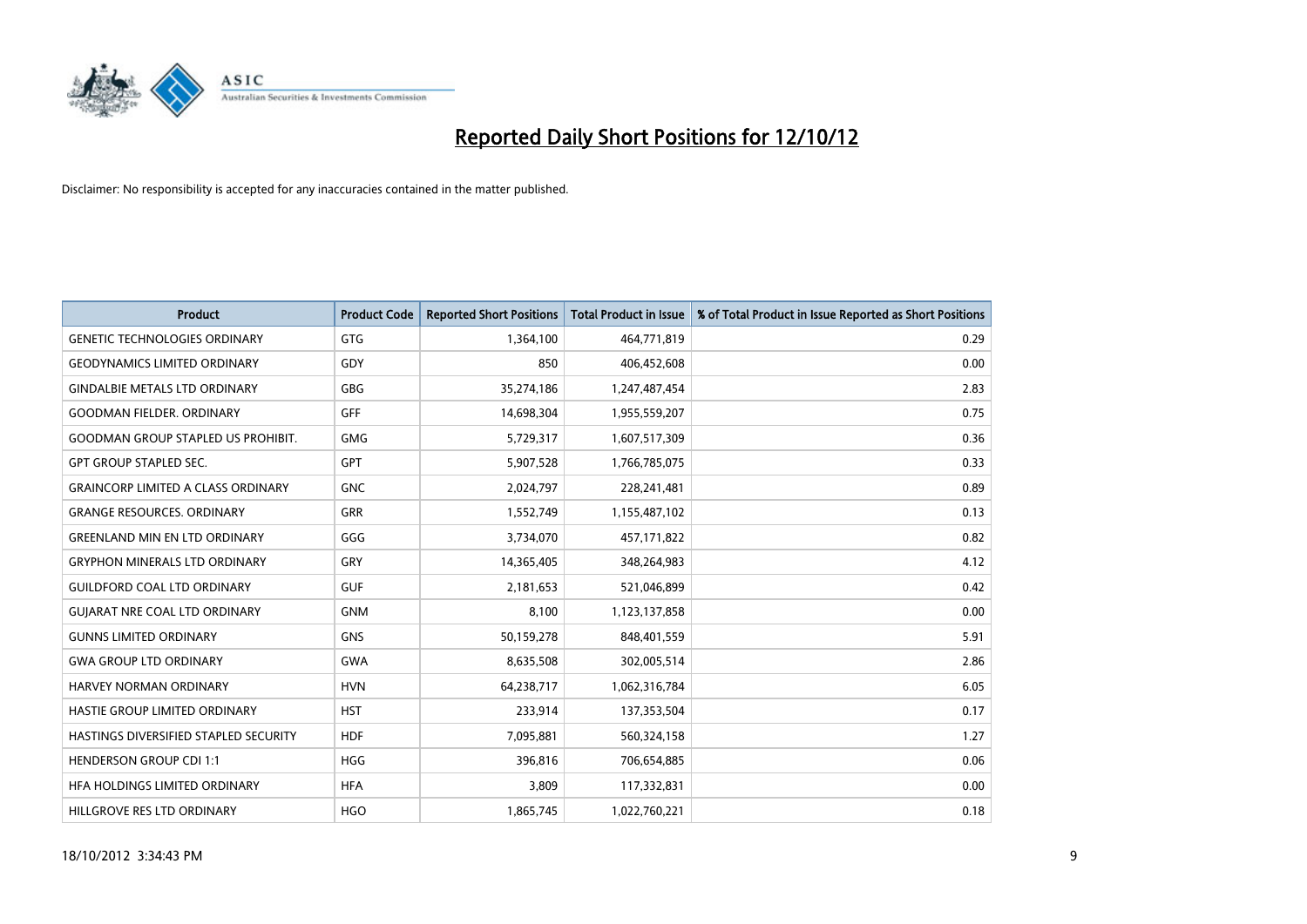

| <b>Product</b>                                | <b>Product Code</b> | <b>Reported Short Positions</b> | <b>Total Product in Issue</b> | % of Total Product in Issue Reported as Short Positions |
|-----------------------------------------------|---------------------|---------------------------------|-------------------------------|---------------------------------------------------------|
| HILLS HOLDINGS LTD ORDINARY                   | <b>HIL</b>          | 1,651,705                       | 246,500,444                   | 0.67                                                    |
| HORIZON OIL LIMITED ORDINARY                  | <b>HZN</b>          | 28,701,563                      | 1,130,811,515                 | 2.54                                                    |
| <b>ILUKA RESOURCES ORDINARY</b>               | ILU                 | 31,004,123                      | 418,700,517                   | 7.40                                                    |
| <b>IMDEX LIMITED ORDINARY</b>                 | <b>IMD</b>          | 1,394,223                       | 208,235,426                   | 0.67                                                    |
| <b>INCITEC PIVOT ORDINARY</b>                 | <b>IPL</b>          | 5,574,729                       | 1,628,730,107                 | 0.34                                                    |
| <b>INDEPENDENCE GROUP ORDINARY</b>            | <b>IGO</b>          | 6,072,218                       | 232,882,535                   | 2.61                                                    |
| <b>INDOPHIL RESOURCES ORDINARY</b>            | <b>IRN</b>          | 1,182,458                       | 1,203,146,194                 | 0.10                                                    |
| <b>INDUSTREA LIMITED ORDINARY</b>             | IDL                 | 8,206,037                       | 370,268,218                   | 2.22                                                    |
| INFIGEN ENERGY STAPLED SECURITIES             | <b>IFN</b>          | 320,268                         | 762,265,972                   | 0.04                                                    |
| <b>INSURANCE AUSTRALIA ORDINARY</b>           | IAG                 | 3,613,062                       | 2,079,034,021                 | 0.17                                                    |
| <b>INTEGRA MINING LTD, ORDINARY</b>           | <b>IGR</b>          | 835,472                         | 934,440,899                   | 0.09                                                    |
| <b>INTREPID MINES ORDINARY</b>                | <b>IAU</b>          | 5,581,840                       | 553,751,671                   | 1.01                                                    |
| <b>INVESTA OFFICE FUND STAPLED SECURITIES</b> | <b>IOF</b>          | 781,134                         | 614,047,458                   | 0.13                                                    |
| <b>INVOCARE LIMITED ORDINARY</b>              | <b>IVC</b>          | 3,277,974                       | 110,030,298                   | 2.98                                                    |
| ION LIMITED ORDINARY                          | <b>ION</b>          | 164,453                         | 256,365,105                   | 0.06                                                    |
| <b>IOOF HOLDINGS LTD ORDINARY</b>             | <b>IFL</b>          | 1,040,748                       | 229,794,395                   | 0.45                                                    |
| <b>IRESS LIMITED ORDINARY</b>                 | <b>IRE</b>          | 1,893,415                       | 128,620,231                   | 1.47                                                    |
| <b>IRON ORE HOLDINGS ORDINARY</b>             | <b>IOH</b>          | 39,352                          | 161,174,005                   | 0.02                                                    |
| ISHARES MSCI AUS 200 ISHARES MSCI AUS 200     | <b>IOZ</b>          | 10,019                          | 6,006,227                     | 0.17                                                    |
| <b>IVANHOE AUSTRALIA ORDINARY</b>             | <b>IVA</b>          | 952.784                         | 555,583,643                   | 0.17                                                    |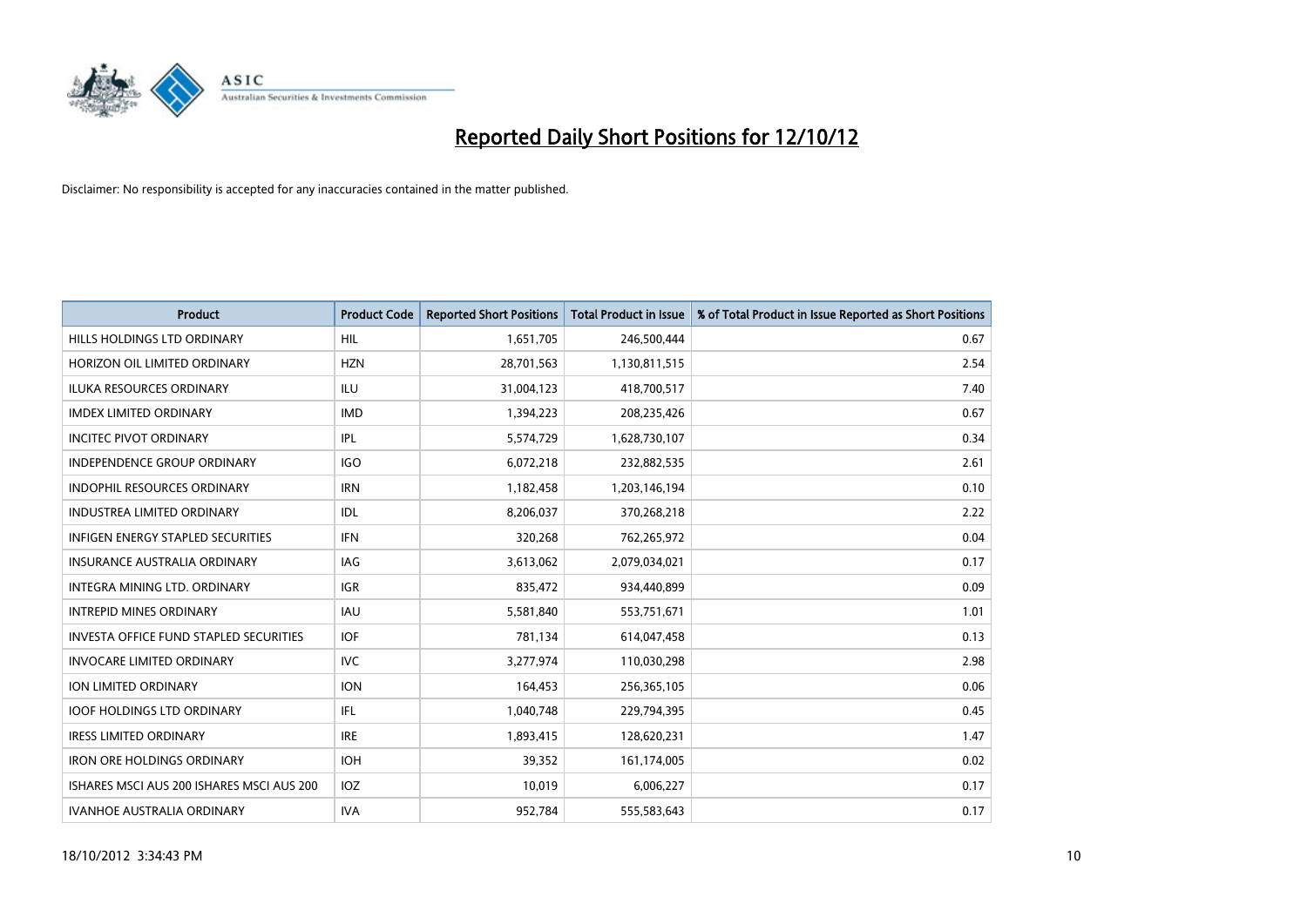

| <b>Product</b>                                  | <b>Product Code</b> | <b>Reported Short Positions</b> | <b>Total Product in Issue</b> | % of Total Product in Issue Reported as Short Positions |
|-------------------------------------------------|---------------------|---------------------------------|-------------------------------|---------------------------------------------------------|
| <b>IAMES HARDIE INDUST CHESS DEPOSITARY INT</b> | <b>IHX</b>          | 6,506,209                       | 439,580,130                   | 1.48                                                    |
| <b>IB HI-FI LIMITED ORDINARY</b>                | <b>JBH</b>          | 19,726,702                      | 98,850,643                    | 19.96                                                   |
| <b>KAGARA LTD ORDINARY</b>                      | KZL                 | 1,716,393                       | 798,953,117                   | 0.21                                                    |
| KANGAROO RES LTD ORDINARY                       | <b>KRL</b>          | 243,775                         | 3,434,430,012                 | 0.01                                                    |
| KAROON GAS AUSTRALIA ORDINARY                   | <b>KAR</b>          | 716,224                         | 221,420,769                   | 0.32                                                    |
| KATHMANDU HOLD LTD ORDINARY                     | <b>KMD</b>          | 601,306                         | 200,165,940                   | 0.30                                                    |
| KENTOR GOLD LIMITED ORDINARY                    | KGL                 | 275                             | 140,040,563                   | 0.00                                                    |
| KINGSGATE CONSOLID. ORDINARY                    | <b>KCN</b>          | 4,606,054                       | 151,744,838                   | 3.04                                                    |
| KINGSROSE MINING LTD ORDINARY                   | <b>KRM</b>          | 2,741                           | 289,893,617                   | 0.00                                                    |
| LEIGHTON HOLDINGS ORDINARY                      | LEI                 | 7,776,233                       | 337,088,765                   | 2.31                                                    |
| LEND LEASE GROUP UNIT/ORD STAPLED               | LLC                 | 6,137,402                       | 574,351,883                   | 1.07                                                    |
| LEYSHON RESOURCES ORDINARY                      | LRL                 | 414,155                         | 251,357,212                   | 0.16                                                    |
| LINC ENERGY LTD ORDINARY                        | <b>LNC</b>          | 12,837,264                      | 504,487,631                   | 2.54                                                    |
| <b>LYNAS CORPORATION ORDINARY</b>               | <b>LYC</b>          | 139,123,565                     | 1,716,159,363                 | 8.11                                                    |
| M2 TELECOMMUNICATION ORDINARY                   | <b>MTU</b>          | 2,224,428                       | 156,931,954                   | 1.42                                                    |
| MACA LIMITED ORDINARY                           | <b>MLD</b>          | 57,926                          | 150,000,000                   | 0.04                                                    |
| <b>MACMAHON HOLDINGS ORDINARY</b>               | <b>MAH</b>          | 6,367,069                       | 741,316,038                   | 0.86                                                    |
| MACQ ATLAS ROADS GRP ORDINARY STAPLED           | <b>MQA</b>          | 1,609,473                       | 478,531,436                   | 0.34                                                    |
| MACQUARIE GROUP LTD ORDINARY                    | <b>MOG</b>          | 7,311,003                       | 339,207,464                   | 2.16                                                    |
| MAGELLAN FIN GRP LTD ORDINARY                   | <b>MFG</b>          | 7,851                           | 152,558,341                   | 0.01                                                    |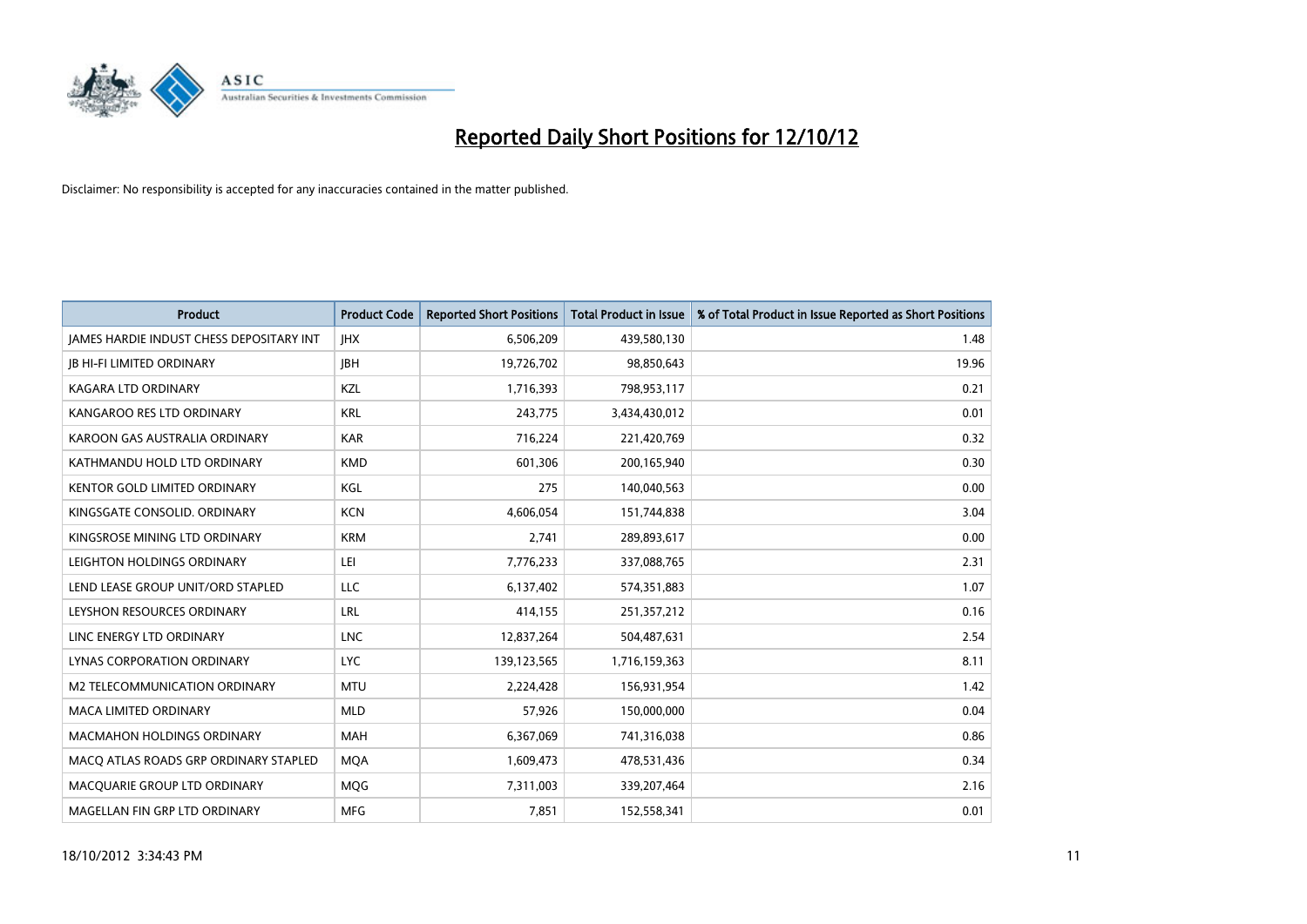

| <b>Product</b>                    | <b>Product Code</b> | <b>Reported Short Positions</b> | <b>Total Product in Issue</b> | % of Total Product in Issue Reported as Short Positions |
|-----------------------------------|---------------------|---------------------------------|-------------------------------|---------------------------------------------------------|
| MARENGO MINING ORDINARY           | <b>MGO</b>          | 39.850                          | 1,137,720,551                 | 0.00                                                    |
| MATRIX C & E LTD ORDINARY         | <b>MCE</b>          | 3,542,332                       | 94,555,428                    | 3.75                                                    |
| <b>MAVERICK DRILLING ORDINARY</b> | <b>MAD</b>          | 1,807,300                       | 452,726,751                   | 0.40                                                    |
| MAYNE PHARMA LTD ORDINARY         | <b>MYX</b>          | 289,152                         | 152,153,044                   | 0.19                                                    |
| MCMILLAN SHAKESPEARE ORDINARY     | <b>MMS</b>          | 48,815                          | 74,523,965                    | 0.07                                                    |
| MEDUSA MINING LTD ORDINARY        | <b>MML</b>          | 1,843,361                       | 188,903,911                   | 0.98                                                    |
| MELBOURNE IT LIMITED ORDINARY     | <b>MLB</b>          | 493,224                         | 81,965,992                    | 0.60                                                    |
| MEO AUSTRALIA LTD ORDINARY        | <b>MEO</b>          | 3,922,490                       | 539,913,260                   | 0.73                                                    |
| MERMAID MARINE ORDINARY           | <b>MRM</b>          | 964,253                         | 223,551,342                   | 0.43                                                    |
| MESOBLAST LIMITED ORDINARY        | <b>MSB</b>          | 18,238,849                      | 284,478,361                   | 6.41                                                    |
| <b>METALS X LIMITED ORDINARY</b>  | <b>MLX</b>          | 780,803                         | 1,316,663,257                 | 0.06                                                    |
| METCASH LIMITED ORDINARY          | <b>MTS</b>          | 37,696,835                      | 880,704,786                   | 4.28                                                    |
| MICLYN EXP OFFSHR ORDINARY        | <b>MIO</b>          | 27,844                          | 278,639,188                   | 0.01                                                    |
| MILTON CORPORATION ORDINARY       | <b>MLT</b>          | 12,800                          | 121,625,655                   | 0.01                                                    |
| MINCOR RESOURCES NL ORDINARY      | <b>MCR</b>          | 2,389,997                       | 188,208,274                   | 1.27                                                    |
| MINERAL DEPOSITS ORDINARY         | <b>MDL</b>          | 446,983                         | 83,538,786                    | 0.54                                                    |
| MINERAL RESOURCES, ORDINARY       | <b>MIN</b>          | 4,200,623                       | 185,006,018                   | 2.27                                                    |
| MIRABELA NICKEL LTD ORDINARY      | <b>MBN</b>          | 8,705,054                       | 876,582,736                   | 0.99                                                    |
| MIRVAC GROUP STAPLED SECURITIES   | <b>MGR</b>          | 26,877,490                      | 3,425,587,451                 | 0.78                                                    |
| <b>MOLOPO ENERGY LTD ORDINARY</b> | <b>MPO</b>          | 599.404                         | 245,849,711                   | 0.24                                                    |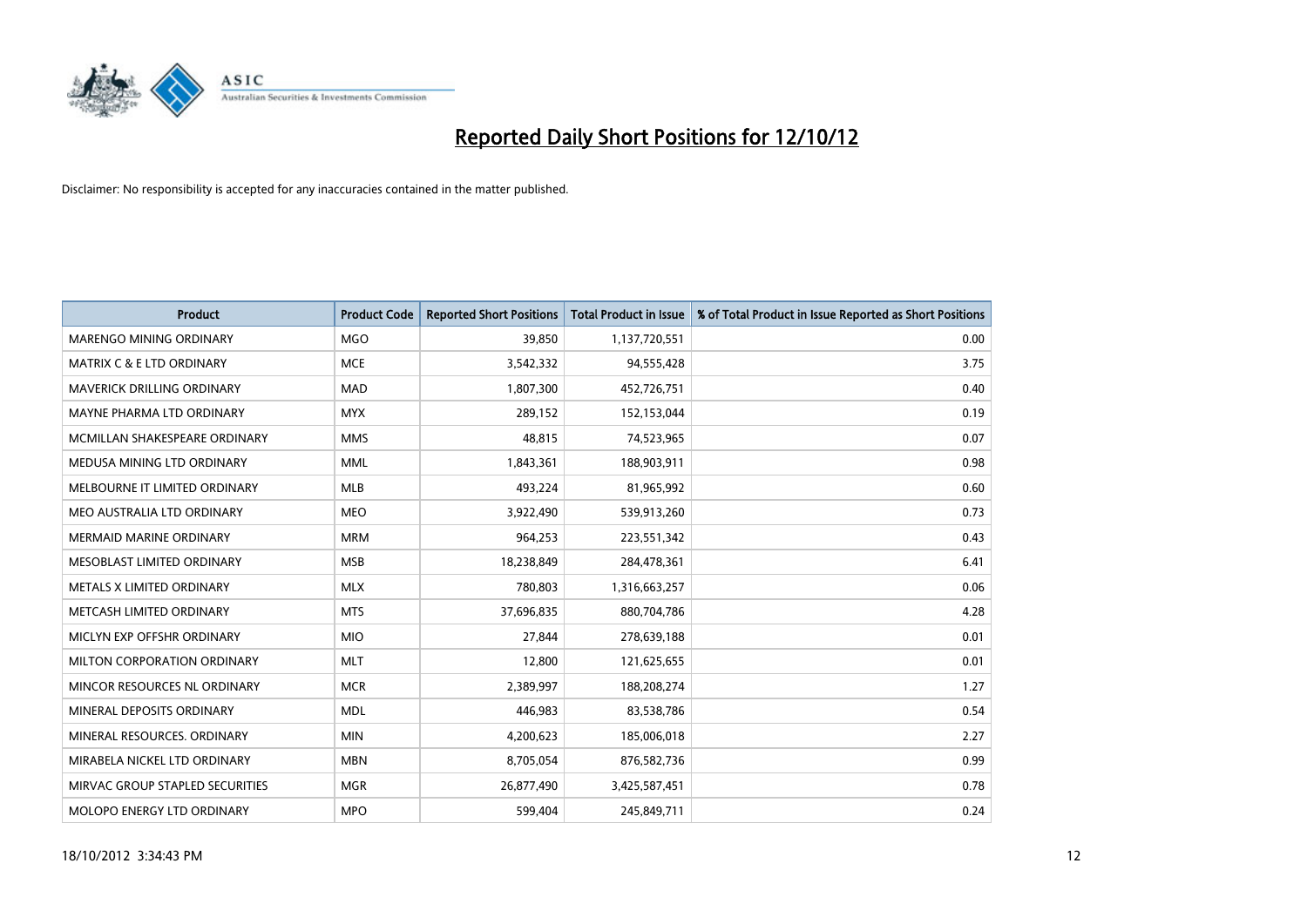

| <b>Product</b>                     | <b>Product Code</b> | <b>Reported Short Positions</b> | Total Product in Issue | % of Total Product in Issue Reported as Short Positions |
|------------------------------------|---------------------|---------------------------------|------------------------|---------------------------------------------------------|
| <b>MONADELPHOUS GROUP ORDINARY</b> | <b>MND</b>          | 3,438,170                       | 90,663,543             | 3.79                                                    |
| MORTGAGE CHOICE LTD ORDINARY       | <b>MOC</b>          | 2,451,546                       | 122,819,572            | 2.00                                                    |
| <b>MOUNT GIBSON IRON ORDINARY</b>  | <b>MGX</b>          | 705,187                         | 1,085,728,430          | 0.06                                                    |
| MURCHISON METALS LTD ORDINARY      | <b>MMX</b>          | 1,095,270                       | 450,427,346            | 0.24                                                    |
| MYER HOLDINGS LTD ORDINARY         | <b>MYR</b>          | 57,596,198                      | 583,384,551            | 9.87                                                    |
| <b>MYSTATE LIMITED ORDINARY</b>    | <b>MYS</b>          | 20,991                          | 87,012,663             | 0.02                                                    |
| NATIONAL AUST. BANK ORDINARY       | <b>NAB</b>          | 12,811,581                      | 2,297,237,138          | 0.56                                                    |
| NAVITAS LIMITED ORDINARY           | <b>NVT</b>          | 7,983,922                       | 375,367,918            | 2.13                                                    |
| NEON ENERGY LIMITED ORDINARY       | <b>NEN</b>          | 5,721,168                       | 509,439,518            | 1.12                                                    |
| NEW HOPE CORPORATION ORDINARY      | <b>NHC</b>          | 1,296,020                       | 830,526,815            | 0.16                                                    |
| NEW STANDARD ENERGY ORDINARY       | <b>NSE</b>          | 226,754                         | 305,331,847            | 0.07                                                    |
| NEWCREST MINING ORDINARY           | <b>NCM</b>          | 2,596,079                       | 765,000,000            | 0.34                                                    |
| NEWS CORP A NON-VOTING CDI         | <b>NWSLV</b>        | 3,703,631                       | 1,553,723,261          | 0.24                                                    |
| NEWS CORP B VOTING CDI             | <b>NWS</b>          | 2,208,971                       | 798,520,953            | 0.28                                                    |
| NEWSAT LIMITED ORDINARY            | <b>NWT</b>          | 70.000                          | 233,052,157            | 0.03                                                    |
| NEXTDC LIMITED ORDINARY            | <b>NXT</b>          | 654,797                         | 150,602,388            | 0.43                                                    |
| NEXUS ENERGY LIMITED ORDINARY      | <b>NXS</b>          | 2,872,113                       | 1,329,821,159          | 0.22                                                    |
| NIB HOLDINGS LIMITED ORDINARY      | <b>NHF</b>          | 130,974                         | 439,004,182            | 0.03                                                    |
| NIDO PETROLEUM ORDINARY            | <b>NDO</b>          | 20                              | 1,390,829,818          | 0.00                                                    |
| NOBLE MINERAL RES ORDINARY         | <b>NMG</b>          | 3,771,468                       | 655,522,952            | 0.58                                                    |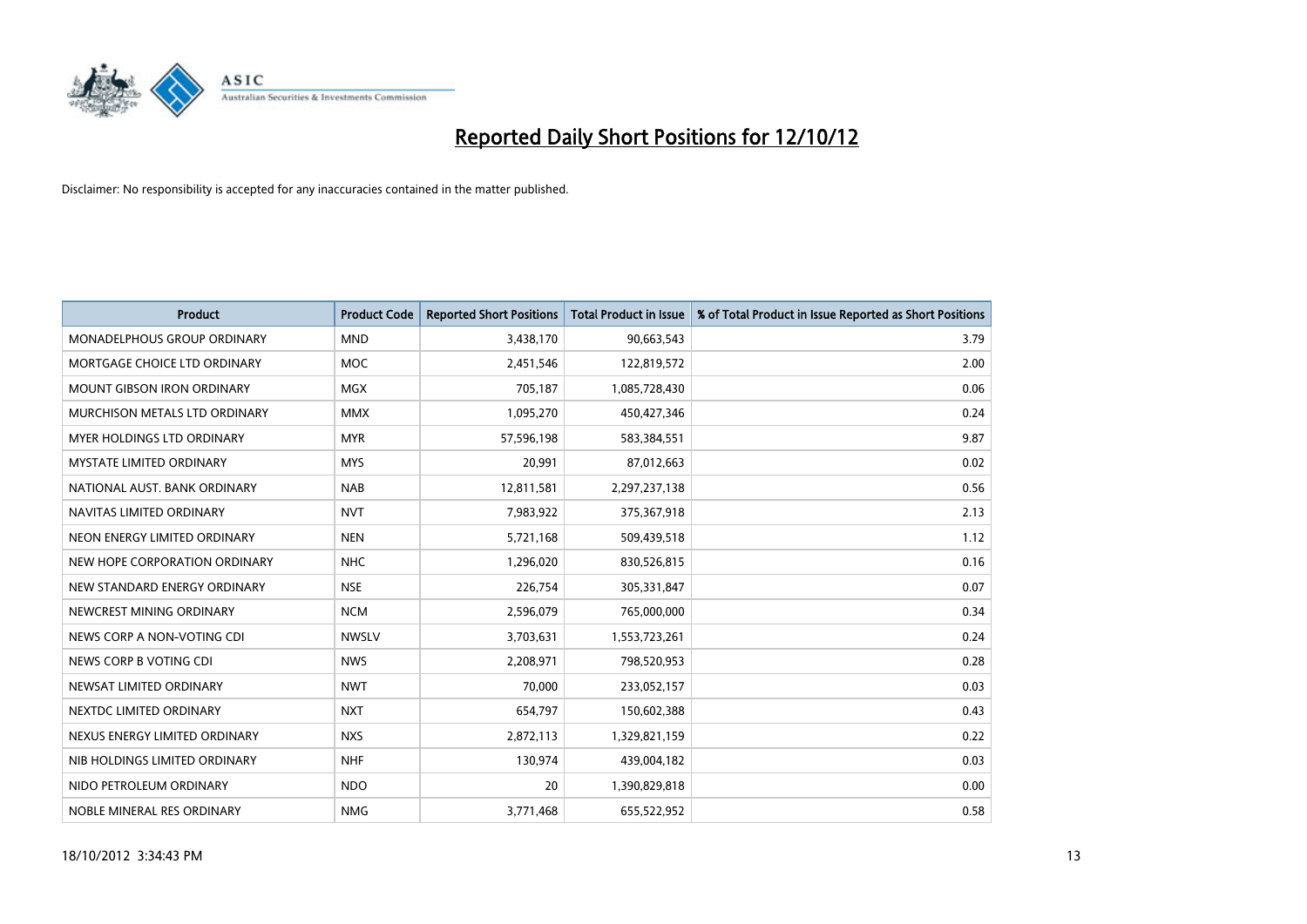

| <b>Product</b>                        | <b>Product Code</b> | <b>Reported Short Positions</b> | <b>Total Product in Issue</b> | % of Total Product in Issue Reported as Short Positions |
|---------------------------------------|---------------------|---------------------------------|-------------------------------|---------------------------------------------------------|
| NORTHERN IRON LTD ORDINARY            | <b>NFE</b>          | 2,318,079                       | 475,971,207                   | 0.49                                                    |
| NORTHERN MIN LTD ORDINARY             | <b>NTU</b>          | 61,868                          | 208,877,285                   | 0.03                                                    |
| NORTHERN STAR ORDINARY                | <b>NST</b>          | 942,576                         | 423,968,168                   | 0.22                                                    |
| NRW HOLDINGS LIMITED ORDINARY         | <b>NWH</b>          | 2,246,479                       | 278,888,011                   | 0.81                                                    |
| NUFARM LIMITED ORDINARY               | <b>NUF</b>          | 2,598,115                       | 262,142,247                   | 0.99                                                    |
| NUPLEX INDUSTRIES ORDINARY            | <b>NPX</b>          | 40.000                          | 196,748,316                   | 0.02                                                    |
| OCEANAGOLD CORP. CHESS DEPOSITARY INT | <b>OGC</b>          | 668,635                         | 263,278,752                   | 0.25                                                    |
| OIL SEARCH LTD ORDINARY               | OSH                 | 2,966,155                       | 1,334,756,742                 | 0.22                                                    |
| OM HOLDINGS LIMITED ORDINARY          | OMH                 | 2,393,186                       | 673,423,337                   | 0.36                                                    |
| ORICA LIMITED ORDINARY                | ORI                 | 2,164,657                       | 365,642,802                   | 0.59                                                    |
| ORIGIN ENERGY ORDINARY                | <b>ORG</b>          | 8,459,066                       | 1,093,608,829                 | 0.77                                                    |
| OROCOBRE LIMITED ORDINARY             | <b>ORE</b>          | 202,695                         | 103,195,029                   | 0.20                                                    |
| OROTONGROUP LIMITED ORDINARY          | ORL                 | 144,702                         | 40,880,902                    | 0.35                                                    |
| OZ MINERALS ORDINARY                  | OZL                 | 5,217,396                       | 303,470,022                   | 1.72                                                    |
| <b>PACIFIC BRANDS ORDINARY</b>        | <b>PBG</b>          | 6,346,502                       | 912,915,695                   | 0.70                                                    |
| PALADIN ENERGY LTD ORDINARY           | <b>PDN</b>          | 55,109,097                      | 836,825,651                   | 6.59                                                    |
| PANAUST LIMITED ORDINARY              | <b>PNA</b>          | 3,699,638                       | 605,443,685                   | 0.61                                                    |
| PANCONTINENTAL OIL ORDINARY           | <b>PCL</b>          | 352,706                         | 1,148,744,096                 | 0.03                                                    |
| PANORAMIC RESOURCES ORDINARY          | PAN                 | 2,442,094                       | 255,681,195                   | 0.96                                                    |
| PAPERLINX LIMITED ORDINARY            | <b>PPX</b>          | 82,645                          | 609,280,761                   | 0.01                                                    |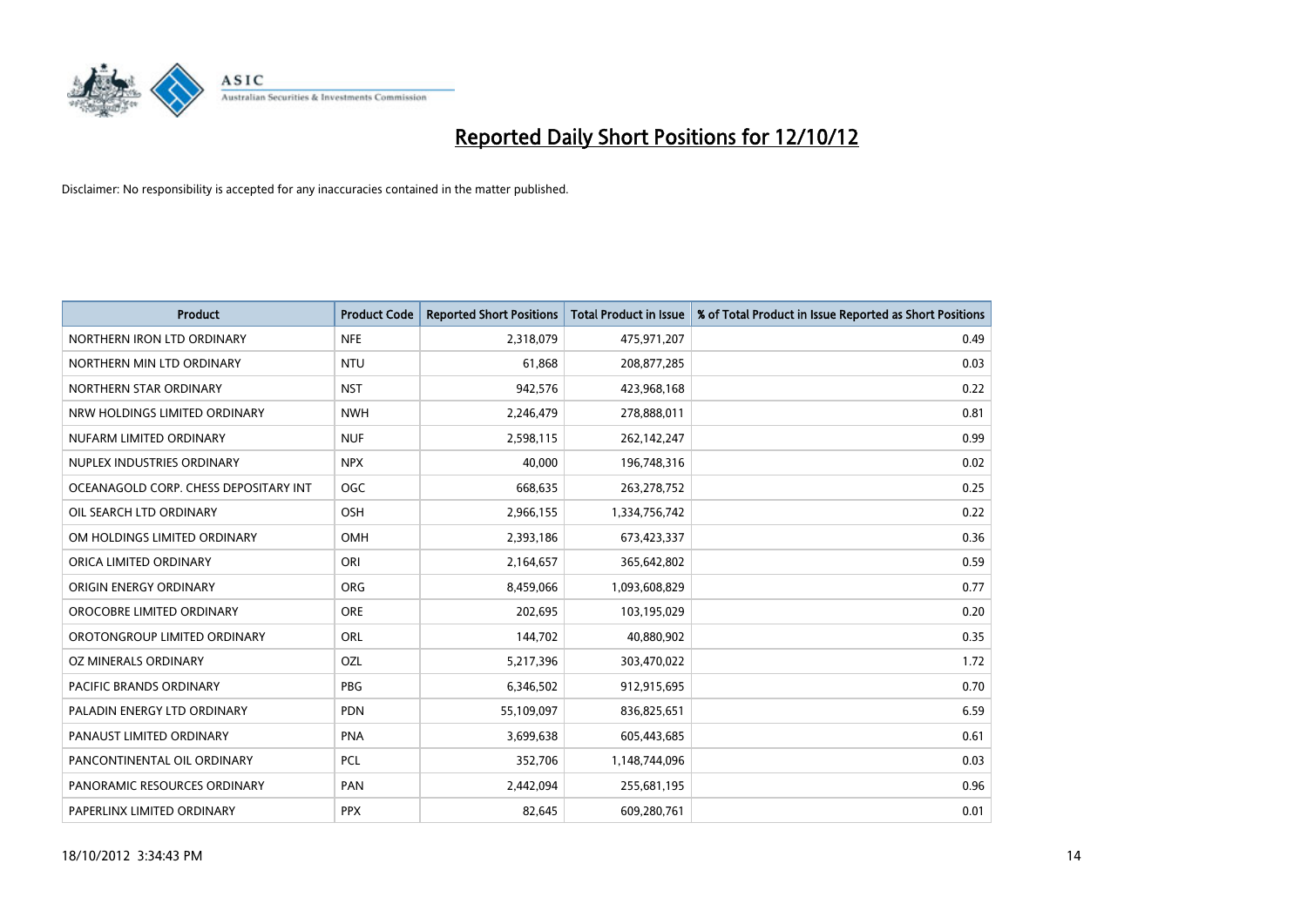

| <b>Product</b>                      | <b>Product Code</b> | <b>Reported Short Positions</b> | <b>Total Product in Issue</b> | % of Total Product in Issue Reported as Short Positions |
|-------------------------------------|---------------------|---------------------------------|-------------------------------|---------------------------------------------------------|
| PAPILLON RES LTD ORDINARY           | <b>PIR</b>          | 3,719,899                       | 248,800,149                   | 1.50                                                    |
| PEET LIMITED ORDINARY               | <b>PPC</b>          | 2,061,874                       | 321,013,141                   | 0.64                                                    |
| PERILYA LIMITED ORDINARY            | PEM                 | 25,100                          | 769,316,426                   | 0.00                                                    |
| PERPETUAL LIMITED ORDINARY          | <b>PPT</b>          | 1,520,933                       | 41,980,678                    | 3.62                                                    |
| PERSEUS MINING LTD ORDINARY         | PRU                 | 6,359,589                       | 457,962,088                   | 1.39                                                    |
| PHARMAXIS LTD ORDINARY              | <b>PXS</b>          | 4,298,747                       | 307,888,389                   | 1.40                                                    |
| PLATINUM ASSET ORDINARY             | <b>PTM</b>          | 8,496,416                       | 561,347,878                   | 1.51                                                    |
| PLATINUM AUSTRALIA ORDINARY         | <b>PLA</b>          | 836,127                         | 504,968,043                   | 0.17                                                    |
| PMI GOLD CORP CDI 1:1               | <b>PVM</b>          | 53,629                          | 75,645,355                    | 0.07                                                    |
| PMP LIMITED ORDINARY                | <b>PMP</b>          | 145,569                         | 323,781,124                   | 0.04                                                    |
| PREMIER INVESTMENTS ORDINARY        | <b>PMV</b>          | 532,745                         | 155,260,478                   | 0.34                                                    |
| PRIMA BIOMED LTD ORDINARY           | PRR                 | 5,665,368                       | 1,066,063,388                 | 0.53                                                    |
| PRIMARY HEALTH CARE ORDINARY        | PRY                 | 21,437,089                      | 501,717,314                   | 4.27                                                    |
| PRIMEAG AUSTRALIA ORDINARY          | PAG                 | 73,000                          | 266,394,444                   | 0.03                                                    |
| PROGRAMMED ORDINARY                 | <b>PRG</b>          | 852                             | 118,175,280                   | 0.00                                                    |
| <b>QANTAS AIRWAYS ORDINARY</b>      | QAN                 | 20,315,740                      | 2,265,123,620                 | 0.90                                                    |
| <b>OBE INSURANCE GROUP ORDINARY</b> | <b>OBE</b>          | 44,502,047                      | 1,196,746,372                 | 3.72                                                    |
| OR NATIONAL LIMITED ORDINARY        | <b>ORN</b>          | 13,241,877                      | 2,426,618,941                 | 0.55                                                    |
| ORXPHARMA LTD ORDINARY              | <b>QRX</b>          | 96,662                          | 144,577,206                   | 0.07                                                    |
| <b>OUBE LOGISTICS HLDG ORDINARY</b> | <b>OUB</b>          | 4,815,083                       | 921,407,185                   | 0.52                                                    |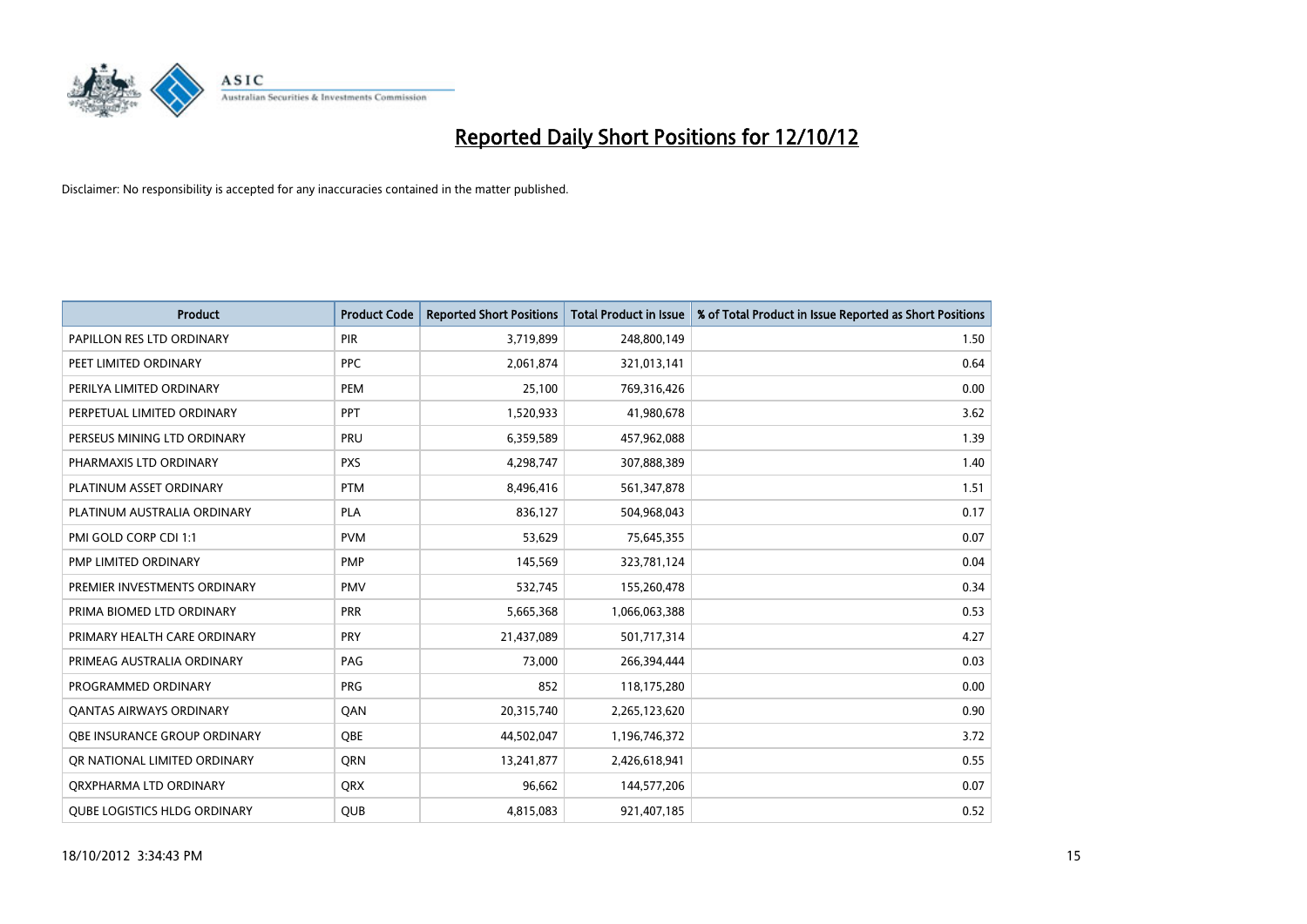

| <b>Product</b>                      | <b>Product Code</b> | <b>Reported Short Positions</b> | <b>Total Product in Issue</b> | % of Total Product in Issue Reported as Short Positions |
|-------------------------------------|---------------------|---------------------------------|-------------------------------|---------------------------------------------------------|
| RAMELIUS RESOURCES ORDINARY         | <b>RMS</b>          | 2,285,507                       | 336,256,949                   | 0.68                                                    |
| RAMSAY HEALTH CARE ORDINARY         | <b>RHC</b>          | 1,358,487                       | 202,081,252                   | 0.67                                                    |
| <b>RCR TOMLINSON ORDINARY</b>       | <b>RCR</b>          | 161,411                         | 132,406,265                   | 0.12                                                    |
| <b>REA GROUP ORDINARY</b>           | <b>REA</b>          | 113,688                         | 131,714,699                   | 0.09                                                    |
| RECKON LIMITED ORDINARY             | <b>RKN</b>          | 780,178                         | 129,488,015                   | 0.60                                                    |
| <b>RED 5 LIMITED ORDINARY</b>       | <b>RED</b>          | 85,132                          | 135,488,008                   | 0.06                                                    |
| <b>RED FORK ENERGY ORDINARY</b>     | <b>RFE</b>          | 1,509,202                       | 384,951,719                   | 0.39                                                    |
| REDBANK ENERGY LTD ORDINARY         | AEI                 | 2,086                           | 786,287                       | 0.27                                                    |
| <b>REDFLEX HOLDINGS ORDINARY</b>    | <b>RDF</b>          | 6                               | 110,762,310                   | 0.00                                                    |
| REECE AUSTRALIA LTD. ORDINARY       | <b>REH</b>          | 982                             | 99,600,000                    | 0.00                                                    |
| REGIS RESOURCES ORDINARY            | <b>RRL</b>          | 521,777                         | 454,904,360                   | 0.11                                                    |
| RESMED INC CDI 10:1                 | <b>RMD</b>          | 402,383                         | 1,556,242,300                 | 0.03                                                    |
| RESOLUTE MINING ORDINARY            | <b>RSG</b>          | 2,299,761                       | 628,704,290                   | 0.37                                                    |
| <b>RESOURCE GENERATION ORDINARY</b> | <b>RES</b>          | 173                             | 262,895,652                   | 0.00                                                    |
| RETAIL FOOD GROUP ORDINARY          | <b>RFG</b>          | 455,000                         | 108,910,114                   | 0.42                                                    |
| REX MINERALS LIMITED ORDINARY       | <b>RXM</b>          | 278,003                         | 188,907,284                   | 0.15                                                    |
| RHG LIMITED ORDINARY                | <b>RHG</b>          | 36,085                          | 308,483,177                   | 0.01                                                    |
| RIALTO ENERGY ORDINARY              | <b>RIA</b>          | 41                              | 672,259,992                   | 0.00                                                    |
| <b>RIDLEY CORPORATION ORDINARY</b>  | <b>RIC</b>          | 2,432                           | 307,817,071                   | 0.00                                                    |
| RIO TINTO LIMITED ORDINARY          | <b>RIO</b>          | 14,038,085                      | 435,758,720                   | 3.22                                                    |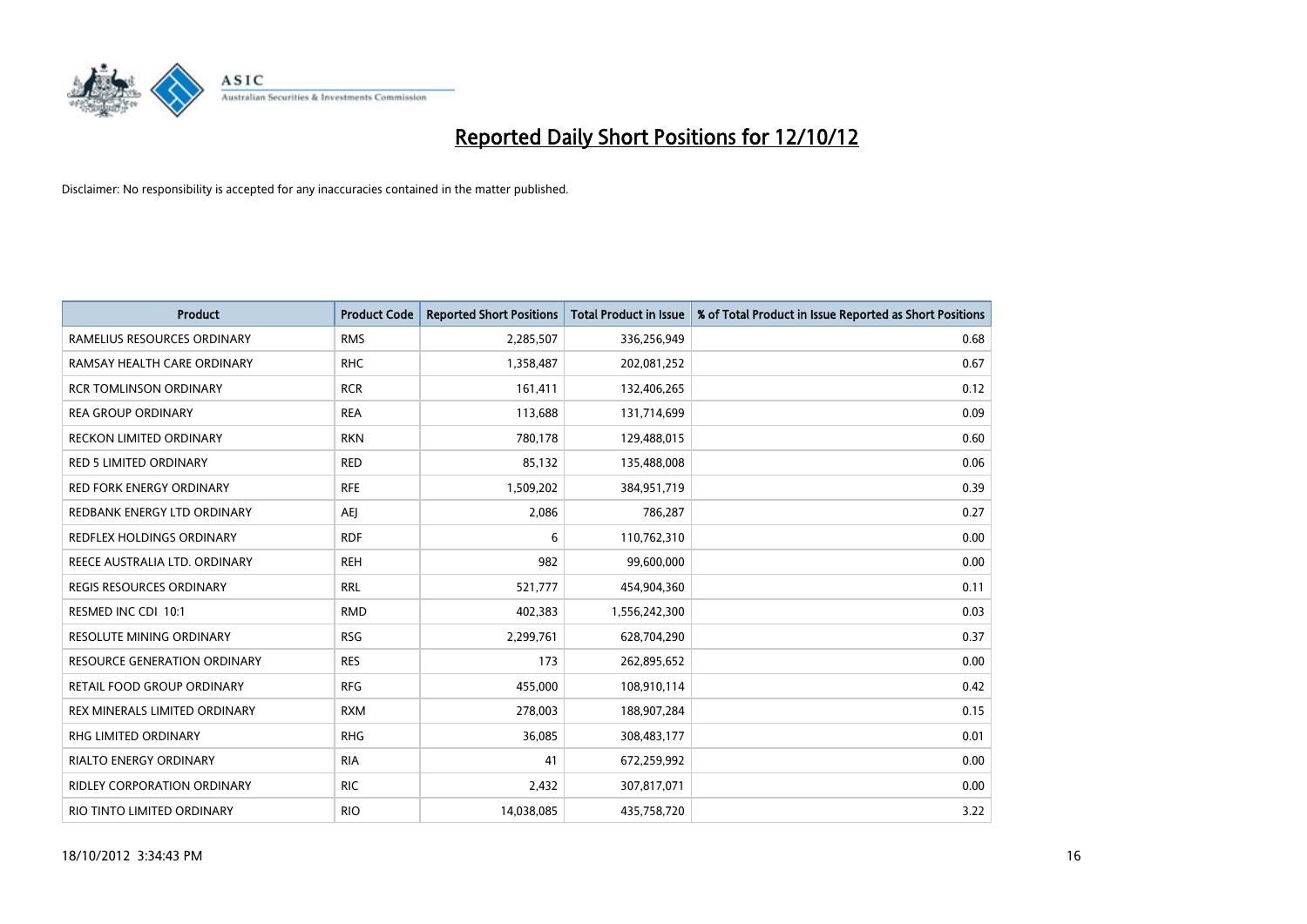

| <b>Product</b>                   | <b>Product Code</b> | <b>Reported Short Positions</b> | <b>Total Product in Issue</b> | % of Total Product in Issue Reported as Short Positions |
|----------------------------------|---------------------|---------------------------------|-------------------------------|---------------------------------------------------------|
| ROC OIL COMPANY ORDINARY         | <b>ROC</b>          | 1,250,289                       | 683,235,552                   | 0.18                                                    |
| <b>RURALCO HOLDINGS ORDINARY</b> | <b>RHL</b>          | 12,000                          | 55,019,284                    | 0.02                                                    |
| SABRE RESOURCES ORDINARY         | <b>SBR</b>          | 185,000                         | 180,472,228                   | 0.10                                                    |
| SAI GLOBAL LIMITED ORDINARY      | SAI                 | 4,260,215                       | 206,598,755                   | 2.06                                                    |
| SALMAT LIMITED ORDINARY          | <b>SLM</b>          | 2,268,030                       | 159,802,174                   | 1.42                                                    |
| SAMSON OIL & GAS LTD ORDINARY    | <b>SSN</b>          | 3,143,500                       | 1,801,667,237                 | 0.17                                                    |
| SANDFIRE RESOURCES ORDINARY      | <b>SFR</b>          | 3,213,277                       | 152,686,801                   | 2.10                                                    |
| <b>SANTOS LTD ORDINARY</b>       | <b>STO</b>          | 4,021,061                       | 958,812,600                   | 0.42                                                    |
| SARACEN MINERAL ORDINARY         | <b>SAR</b>          | 4,542,128                       | 594,815,640                   | 0.76                                                    |
| SEDGMAN LIMITED ORDINARY         | <b>SDM</b>          | 109,379                         | 217,623,797                   | 0.05                                                    |
| SEEK LIMITED ORDINARY            | <b>SEK</b>          | 6,371,844                       | 337,101,307                   | 1.89                                                    |
| SENEX ENERGY LIMITED ORDINARY    | <b>SXY</b>          | 3,083,047                       | 1,139,734,837                 | 0.27                                                    |
| SERVCORP LIMITED ORDINARY        | SRV                 | 101                             | 98,440,807                    | 0.00                                                    |
| SERVICE STREAM ORDINARY          | <b>SSM</b>          | 400                             | 283,418,867                   | 0.00                                                    |
| SEVEN GROUP HOLDINGS ORDINARY    | <b>SVW</b>          | 1,378,415                       | 307,410,281                   | 0.45                                                    |
| SEVEN WEST MEDIA LTD ORDINARY    | <b>SWM</b>          | 13,347,779                      | 999,160,872                   | 1.34                                                    |
| SIGMA PHARMACEUTICAL ORDINARY    | <b>SIP</b>          | 3,850,691                       | 1,186,303,520                 | 0.32                                                    |
| SILEX SYSTEMS ORDINARY           | <b>SLX</b>          | 921,841                         | 170,143,997                   | 0.54                                                    |
| SILVER LAKE RESOURCE ORDINARY    | <b>SLR</b>          | 12,672,475                      | 225,493,476                   | 5.62                                                    |
| SIMS METAL MGMT LTD ORDINARY     | SGM                 | 4,522,012                       | 204,600,255                   | 2.21                                                    |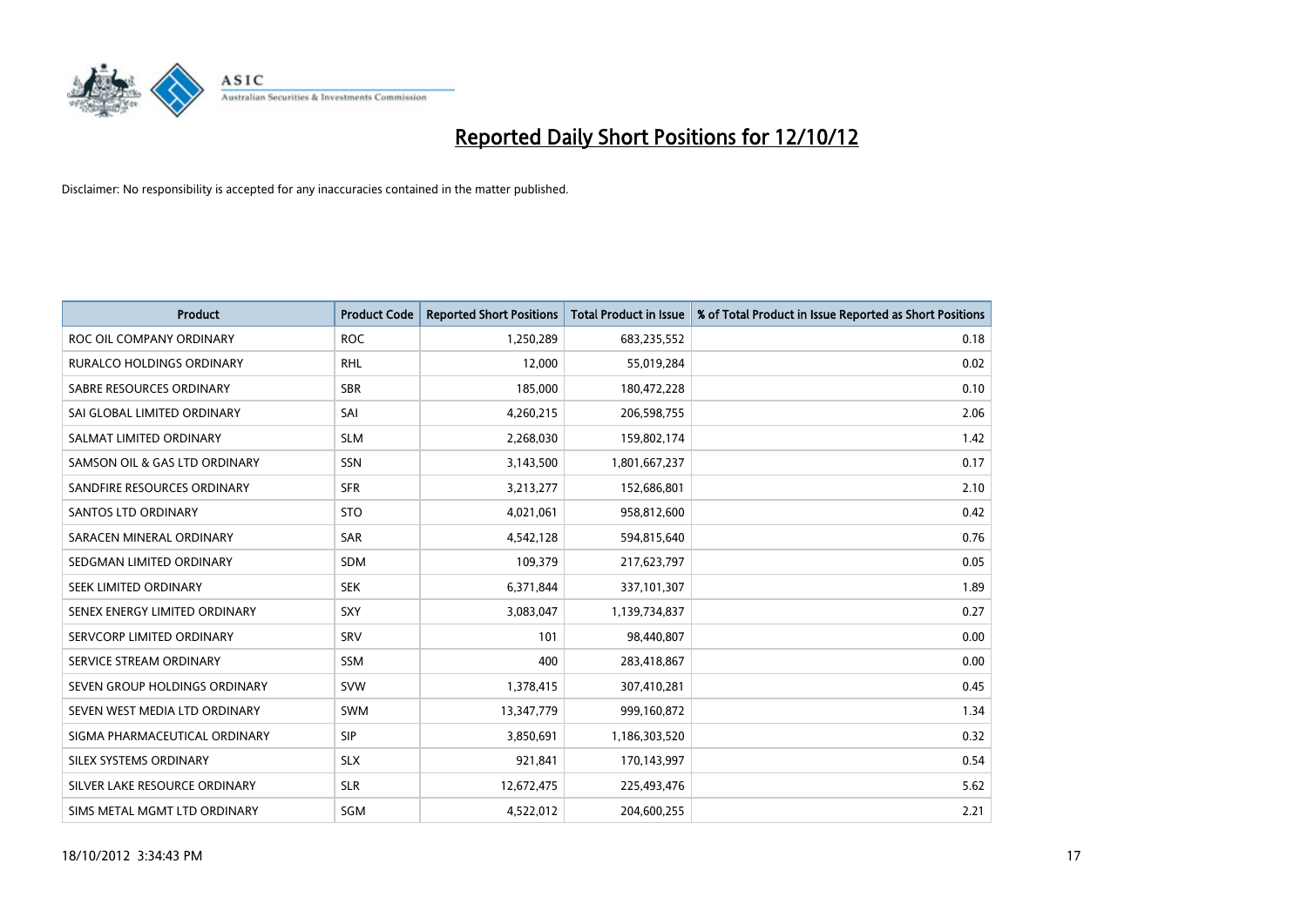

| <b>Product</b>                           | <b>Product Code</b> | <b>Reported Short Positions</b> | <b>Total Product in Issue</b> | % of Total Product in Issue Reported as Short Positions |
|------------------------------------------|---------------------|---------------------------------|-------------------------------|---------------------------------------------------------|
| SINGAPORE TELECOMM. CHESS DEPOSITARY INT | SGT                 | 1,597,530                       | 140,842,714                   | 1.13                                                    |
| SIRTEX MEDICAL ORDINARY                  | <b>SRX</b>          | 144,183                         | 55,768,136                    | 0.26                                                    |
| SKILLED GROUP LTD ORDINARY               | <b>SKE</b>          | 1,183,312                       | 233,487,276                   | 0.51                                                    |
| SKY NETWORK ORDINARY                     | <b>SKT</b>          | 4,000                           | 389,139,785                   | 0.00                                                    |
| SMS MANAGEMENT, ORDINARY                 | <b>SMX</b>          | 406,483                         | 68,900,456                    | 0.59                                                    |
| SONIC HEALTHCARE ORDINARY                | <b>SHL</b>          | 1,579,898                       | 395,565,681                   | 0.40                                                    |
| SOUL PATTINSON (W.H) ORDINARY            | SOL                 | 1,213                           | 239,395,320                   | 0.00                                                    |
| SOUTH BOULDER MINES ORDINARY             | <b>STB</b>          | 88,338                          | 126,732,826                   | 0.07                                                    |
| SP AUSNET STAPLED SECURITIES             | SPN                 | 2,943,202                       | 3,339,620,165                 | 0.09                                                    |
| SPARK INFRASTRUCTURE STAPLED NOTE & UNIT | SKI                 | 36,290,035                      | 1,326,734,264                 | 2.74                                                    |
| SPDR 200 FUND ETF UNITS                  | <b>STW</b>          | 9,516                           | 49,759,567                    | 0.02                                                    |
| SPECIALTY FASHION ORDINARY               | <b>SFH</b>          | 1,984,820                       | 192,236,121                   | 1.03                                                    |
| ST BARBARA LIMITED ORDINARY              | <b>SBM</b>          | 4,878,935                       | 488,074,077                   | 1.00                                                    |
| STARPHARMA HOLDINGS ORDINARY             | SPL                 | 971,464                         | 283,640,060                   | 0.34                                                    |
| STHN CROSS MEDIA ORDINARY                | <b>SXL</b>          | 20,913,703                      | 704,858,524                   | 2.97                                                    |
| STOCKLAND UNITS/ORD STAPLED              | SGP                 | 11,531,718                      | 2,202,657,963                 | 0.52                                                    |
| STRAITS RES LTD. ORDINARY                | SRO                 | 1,675,068                       | 456,529,474                   | 0.37                                                    |
| SUNCORP GROUP LTD ORDINARY               | <b>SUN</b>          | 4,472,718                       | 1,286,600,980                 | 0.35                                                    |
| SUNDANCE ENERGY ORDINARY                 | <b>SEA</b>          | 31,122                          | 277,098,474                   | 0.01                                                    |
| SUNDANCE RESOURCES ORDINARY              | <b>SDL</b>          | 3,486,297                       | 3,049,577,034                 | 0.11                                                    |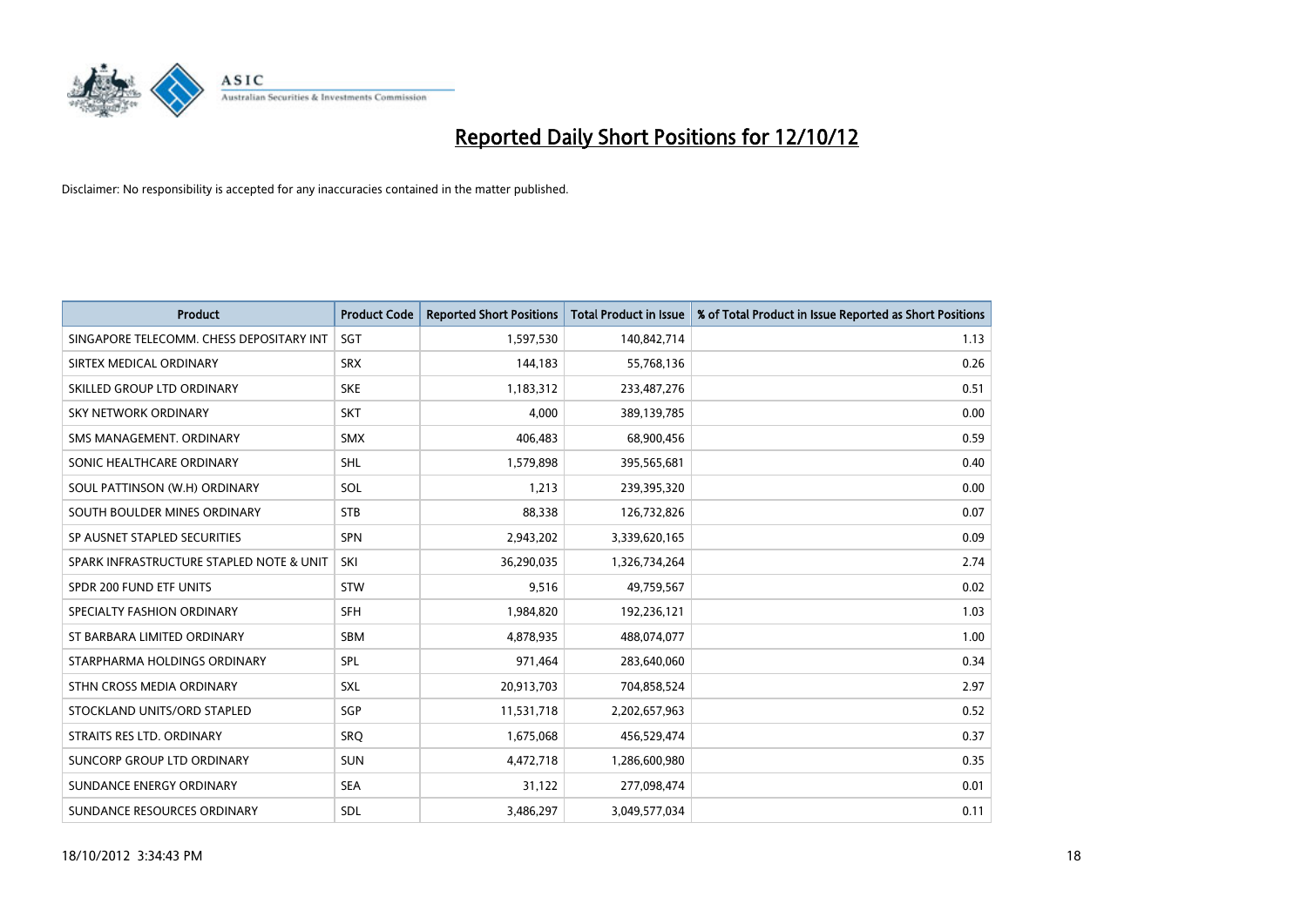

| <b>Product</b>                       | <b>Product Code</b> | <b>Reported Short Positions</b> | Total Product in Issue | % of Total Product in Issue Reported as Short Positions |
|--------------------------------------|---------------------|---------------------------------|------------------------|---------------------------------------------------------|
| SUPER RET REP LTD ORDINARY           | <b>SUL</b>          | 691,431                         | 196,382,811            | 0.35                                                    |
| SYD AIRPORT STAPLED US PROHIBIT.     | SYD                 | 13,552,653                      | 1,861,210,782          | 0.73                                                    |
| SYRAH RESOURCES ORDINARY             | <b>SYR</b>          | 22,517                          | 126,723,021            | 0.02                                                    |
| TABCORP HOLDINGS LTD ORDINARY        | <b>TAH</b>          | 11,383,654                      | 734,015,737            | 1.55                                                    |
| <b>TANAMI GOLD NL ORDINARY</b>       | <b>TAM</b>          | 545.819                         | 261,132,677            | 0.21                                                    |
| TAP OIL LIMITED ORDINARY             | <b>TAP</b>          | 498,721                         | 241,295,311            | 0.21                                                    |
| TASSAL GROUP LIMITED ORDINARY        | <b>TGR</b>          | 47.909                          | 146,304,404            | 0.03                                                    |
| <b>TATTS GROUP LTD ORDINARY</b>      | <b>TTS</b>          | 3,841,321                       | 1,384,791,963          | 0.28                                                    |
| TELECOM CORPORATION ORDINARY         | <b>TEL</b>          | 3,743,800                       | 1,864,623,014          | 0.20                                                    |
| <b>TELSTRA CORPORATION, ORDINARY</b> | <b>TLS</b>          | 18,812,131                      | 12,443,074,357         | 0.15                                                    |
| TEN NETWORK HOLDINGS ORDINARY        | <b>TEN</b>          | 65,718,730                      | 1,437,204,873          | 4.57                                                    |
| TERANGA GOLD CORP CDI 1:1            | <b>TGZ</b>          | 101,143                         | 162,599,120            | 0.06                                                    |
| TFS CORPORATION LTD ORDINARY         | <b>TFC</b>          |                                 | 279,621,829            | 0.00                                                    |
| THE REJECT SHOP ORDINARY             | <b>TRS</b>          | 2,468,469                       | 26,092,220             | 9.46                                                    |
| THORN GROUP LIMITED ORDINARY         | <b>TGA</b>          | 163,222                         | 146,374,703            | 0.11                                                    |
| <b>TIGER RESOURCES ORDINARY</b>      | <b>TGS</b>          | 760,511                         | 673,470,269            | 0.11                                                    |
| TOLL HOLDINGS LTD ORDINARY           | <b>TOL</b>          | 17,017,996                      | 717,133,875            | 2.37                                                    |
| TPG TELECOM LIMITED ORDINARY         | <b>TPM</b>          | 3,005,800                       | 793,808,141            | 0.38                                                    |
| <b>TRADE ME GROUP ORDINARY</b>       | <b>TME</b>          | 114,000                         | 396,017,568            | 0.03                                                    |
| <b>TRANSFIELD SERVICES ORDINARY</b>  | <b>TSE</b>          | 6,873,667                       | 512,457,716            | 1.34                                                    |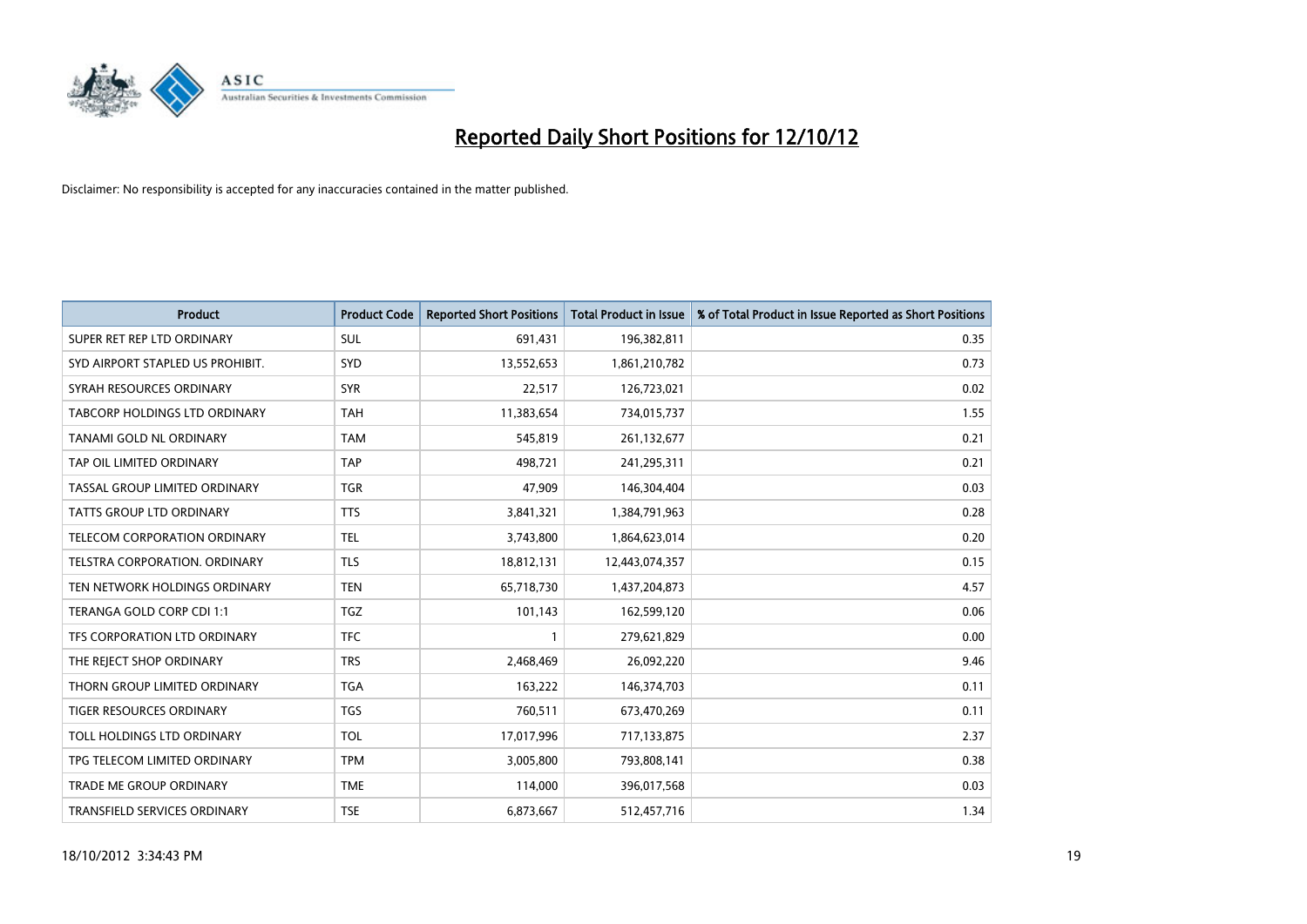

| <b>Product</b>                         | <b>Product Code</b> | <b>Reported Short Positions</b> | <b>Total Product in Issue</b> | % of Total Product in Issue Reported as Short Positions |
|----------------------------------------|---------------------|---------------------------------|-------------------------------|---------------------------------------------------------|
| TRANSPACIFIC INDUST, ORDINARY          | <b>TPI</b>          | 4,578,217                       | 1,578,528,702                 | 0.29                                                    |
| TRANSURBAN GROUP TRIPLE STAPLED SEC.   | <b>TCL</b>          | 8,404,614                       | 1,461,665,097                 | 0.58                                                    |
| TREASURY WINE ESTATE ORDINARY          | <b>TWE</b>          | 2,830,962                       | 647,227,144                   | 0.44                                                    |
| TROY RESOURCES LTD ORDINARY            | <b>TRY</b>          | 6,160                           | 90,789,649                    | 0.01                                                    |
| UGL LIMITED ORDINARY                   | UGL                 | 5,134,611                       | 166,315,038                   | 3.09                                                    |
| UNILIFE CORPORATION CDI 6:1            | <b>UNS</b>          | 186,187                         | 253,416,456                   | 0.07                                                    |
| UXC LIMITED ORDINARY                   | <b>UXC</b>          | 701,863                         | 307,459,623                   | 0.23                                                    |
| VIRGIN AUS HLDG LTD ORDINARY           | <b>VAH</b>          | 16,429,406                      | 2,210,197,600                 | 0.74                                                    |
| VITERRA INC CDI 1:1                    | <b>VTA</b>          | 10                              | 68,629,939                    | 0.00                                                    |
| <b>VOCUS COMMS LTD ORDINARY</b>        | <b>VOC</b>          | 60,645                          | 74,776,058                    | 0.08                                                    |
| <b>WATPAC LIMITED ORDINARY</b>         | <b>WTP</b>          | 8,633                           | 184,332,526                   | 0.00                                                    |
| WESFARMERS LIMITED ORDINARY            | <b>WES</b>          | 21,342,898                      | 1,006,585,045                 | 2.12                                                    |
| WESFARMERS LIMITED PARTIALLY PROTECTED | <b>WESN</b>         | 1,199,038                       | 150,553,765                   | 0.80                                                    |
| <b>WESTERN AREAS NL ORDINARY</b>       | <b>WSA</b>          | 13,269,149                      | 179,735,899                   | 7.38                                                    |
| WESTERN DESERT RES. ORDINARY           | <b>WDR</b>          | 1,500                           | 321,171,029                   | 0.00                                                    |
| WESTFIELD GROUP ORD/UNIT STAPLED SEC   | <b>WDC</b>          | 2,809,942                       | 2,252,921,141                 | 0.12                                                    |
| WESTFIELD RETAIL TST UNIT STAPLED      | <b>WRT</b>          | 19,547,393                      | 3,054,166,195                 | 0.64                                                    |
| WESTPAC BANKING CORP ORDINARY          | <b>WBC</b>          | 27,727,784                      | 3,080,889,813                 | 0.90                                                    |
| WHITE ENERGY COMPANY ORDINARY          | <b>WEC</b>          | 502,308                         | 322,974,494                   | 0.16                                                    |
| WHITEHAVEN COAL ORDINARY               | <b>WHC</b>          | 48,342,213                      | 1,013,190,387                 | 4.77                                                    |